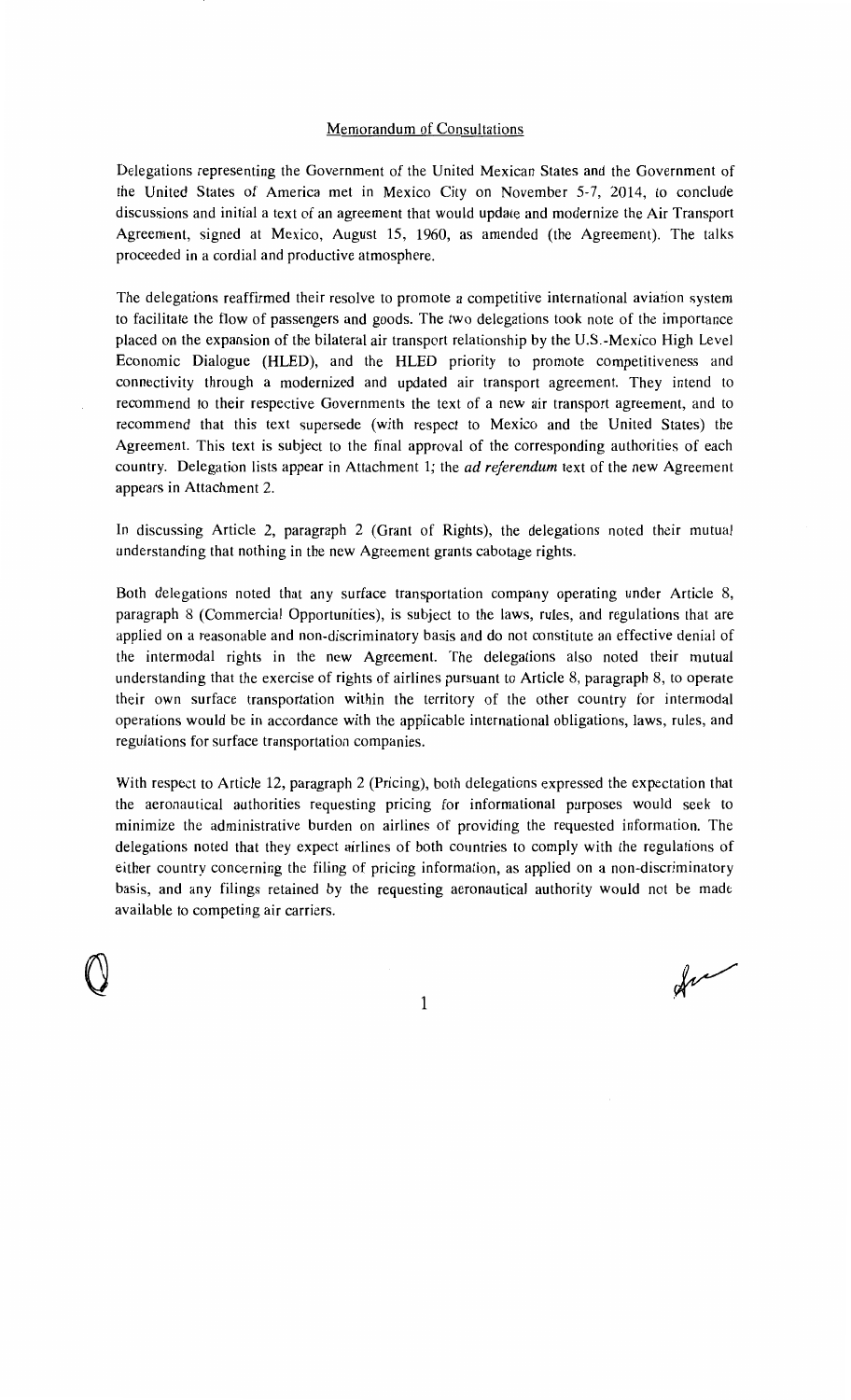In discussing Article 18 (Entry into Force), the delegations noted that should the necessary internal processes of both countries be completed prior to January 1, 2016, the civil aeronautical authorities by mutual understanding might consider application of the new rights that will be available under the new Agreement and consistent with the applicable laws and regulations of each country.

With regards to Annex II, Section 1(A) (Charter Air Transportation), the Mexican delegation raised concerns about certain operators conducting private flights and offering commercial service using the same aircraft. The Mexican delegation further noted its concerns regarding the ability of the civil aeronautical authorities to determine when such operations are being conducted.

In response, the U.S. delegation explained the U.S. regulations applicable to charter operations, and the U.S. experience of regulating them. The U.S. delegation noted that commercial operators must obtain economic authority from the U.S. Department of Transportation (DOT) to hold out commercial services, whereas private operators cannot receive such economic authority from the DOT and are not allowed to hold out commercial services. Commercial operators must be able to provide evidence of their economic authority on demand to officials. Further, the U.S. delegation observed that all operators must obtain safety licenses (OpSpecs) from the DOT's Federal Aviation Administration. The U.S. delegation also referred the Mexican delegation to the 2005 Record of Understanding Respecting Business Aviation Including Fractional Ownership between the United States, Mexico, and Canada, that outlines core principles of business aviation and fractional ownership.

Both delegations noted that the new Agreement represents a significant step forward in the aviation relationship, creates opportunities in a new and modern pro-competitive environment, and sets the stage for substantial public benefits. The Mexican delegation shared with the U.S. delegation a letter dated 4 November 2014 (appears in attachment 3) emphasizing its view of the importance of the availability of antitrust immunity (ATI) so that U.S. and Mexican carriers could further their beneficial alliances and/or commercial agreements.

The U.S. delegation explained that each application for ATI is considered on its merits and is given fair and expeditious treatment by the DOT, according to well-established policies and standards. Because the DOT must, by statute, take into account the competitive market conditions contemporaneous with the filing of an ATI application, carriers should be aware of the need to take into account the availability of all essential commercial rights in a competitive marketplace and in the framework of a modernized agreement.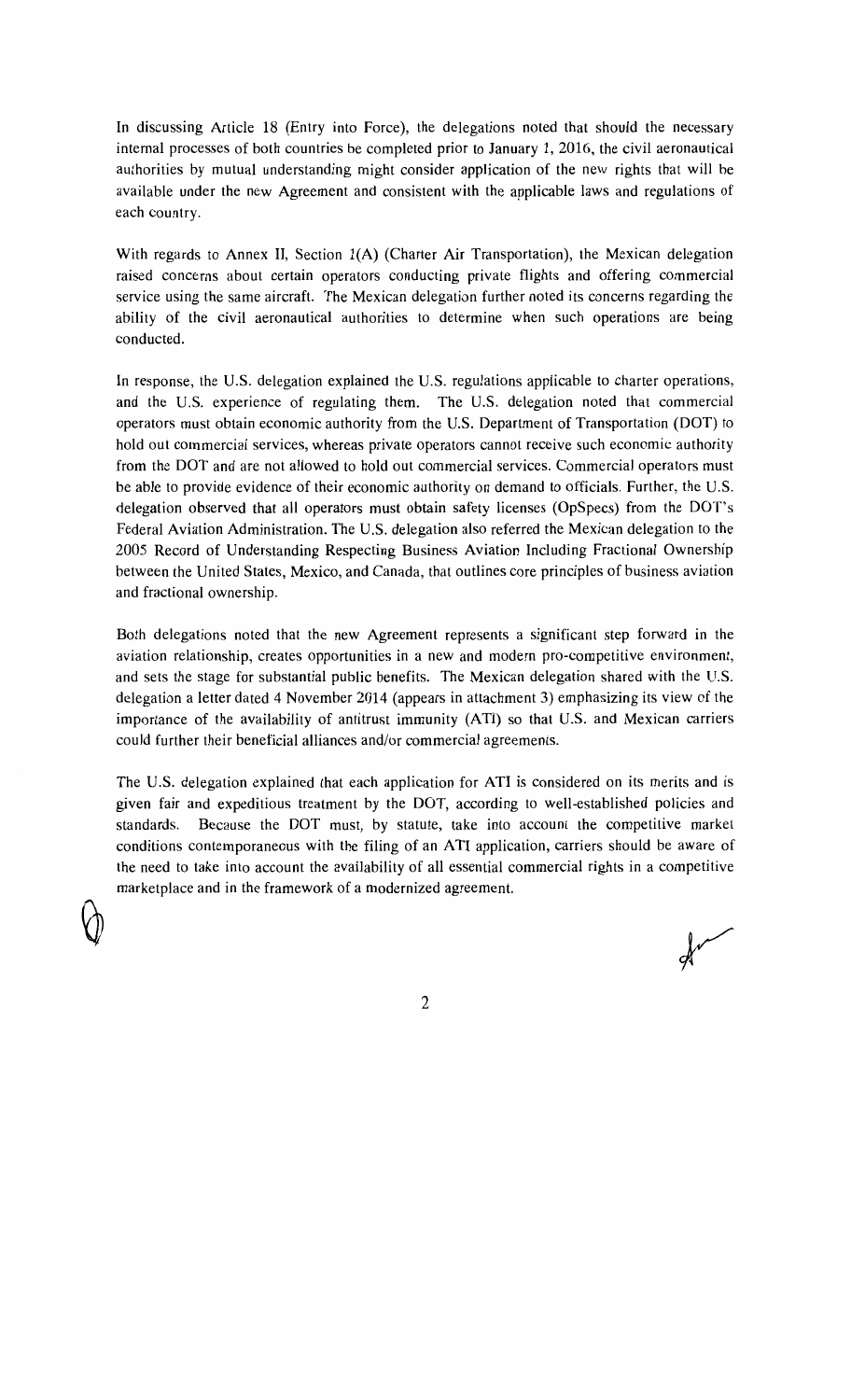The U.S. delegation also mentioned that any airlines wishing to apply for ATI are encouraged to discuss their alliance plans in advance of filing with the DOT. The U.S. delegation expressed DOT's interest in deepening its understanding of Mexican competition analysis and processes, and requested that the Mexican delegation convey this interest to the proper authorities.

THE Ù Exican st **\TES** derto López Meyer

FOR THE UNITED STATES OF AMERICA

Stephen A. Cristina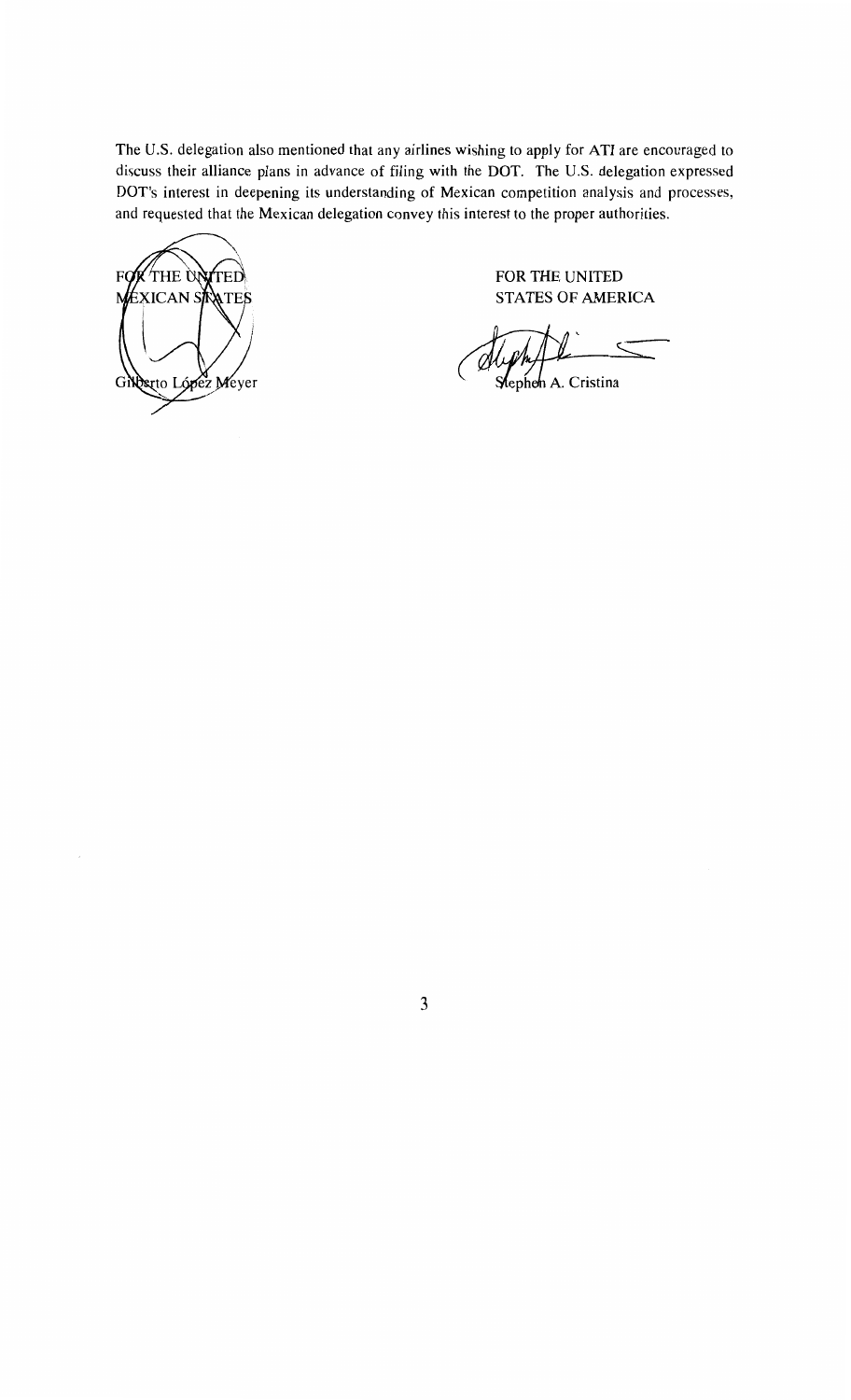## **U.S.-Mexico Aviation Negotiations Mexico City November 5-7, 2014**

## *Delegation List*

#### *United States of America*

Stephen Cristina, Head of Delegation Director, Office of Aviation Negotiations U.S. Department of State

John Emery Office of Aviation Negotiations U.S. Department of State

Alina Eldred Legal Advisor U.S. Department of State

James Hamilton Economic Officer U.S. Embassy Mexico

Brian Hedberg Office of International Aviation U.S. Department of Transportation

Reese Davidson Office of International Aviation U.S. Department of Transportation

Jennifer Thibodeau Office of the General Counsel U.S. Department of Transportation

Eugene Alford International Trade Administration U.S. Department of Commerce

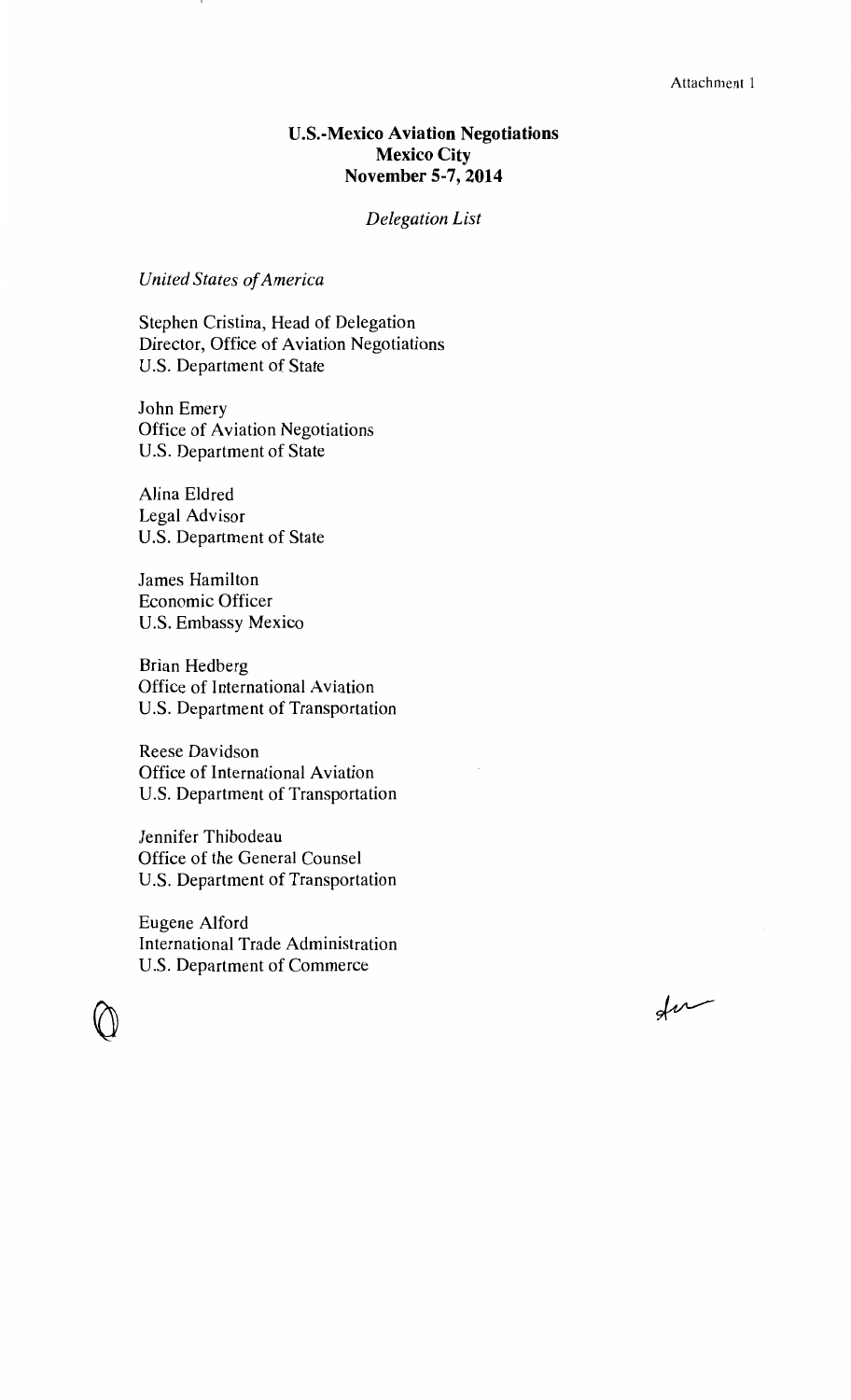### *Industry*

Cecilia Bethke Airlines for America (A4A)

Dave Semanchik Air Line Pilots Association (ALPA)

Robert Coffman Allied Pilots Association

Tim Daudelin Allied Pilots Association - alternate

Arturo Machuca Houston Airport System

Mark Thorpe Dallas / Fort Worth International Airport

Edward Sauer Alaska Airlines

Robert A. Wirick American Airlines

Tony Guitierrez American Airlines

Russell Pommer Atlas Air

Kevin Montgomery Polar Air Cargo

Alexander Vander Bellen Delta Air Lines



for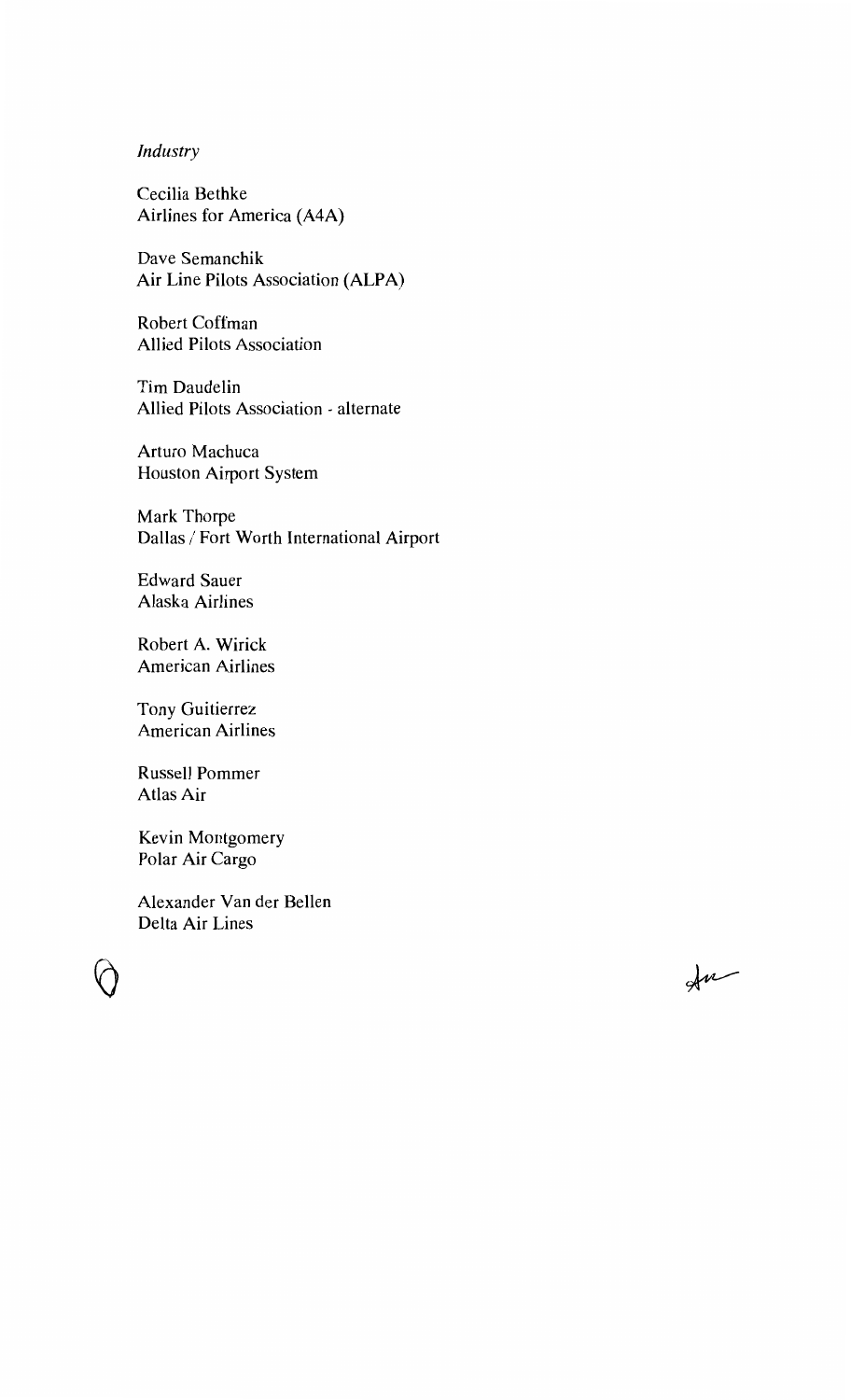Nancy Sparks FedEx Express

 $\mathbf{1}$ 

Adam Schiess JetBlue Airways

Annalei Avanceña United Airlines

Dontai L. Smalls UPS

Leslie Abbott Southwest Airlines

William Hancock Southwest Airline Pilots' Association

 $\emptyset$ 

 $4u$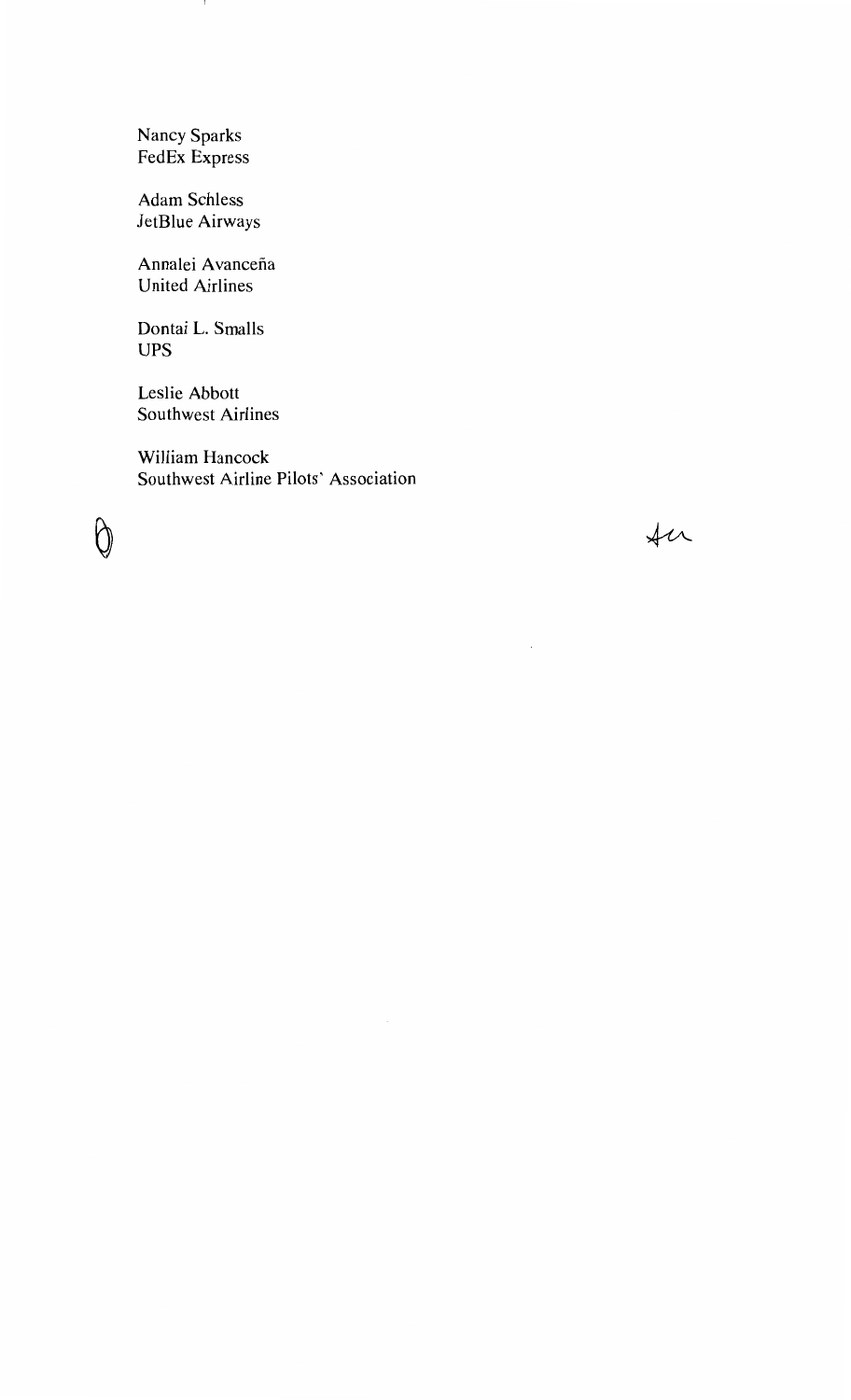# **MEXICAN DELEGATION**

л.

| <b>GILBERTO LÓPEZ MEYER</b>                                  |
|--------------------------------------------------------------|
| DIRECTOR GENERAL DE AERONÁUTICA CIVIL                        |
| JEFE DE LA DELEGACIÓN                                        |
| ALEXANDRO ARGUDÍN LE ROY                                     |
| NEGOCIADOR Y DIRECTOR GENERAL DEL                            |
| AEROPUERTO INTERNACIONAL DE LA CIUDAD DE MÉXICO              |
| EMMANUEL ALEJANDRO ZENDEJAS VÁZQUEZ                          |
| DIRECTOR GENERAL ADJUNTO DE TRANSPORTE Y CONTROL AERONÁUTICO |
| D.G.A.C.                                                     |
| RAFAEL GARCÍA GLJÓN                                          |
| SUBDIRECTOR DE CONVENIOS INTERNACIONALES                     |
| D.G.A.C.                                                     |
| <b>CLELIA ROSSANA LA PROVA</b>                               |
| COORDINADOR JURÍDICO                                         |
| SUBSECRETARÍA DE TRANSPORTE                                  |
| <b>IVAN CAJEME VILLARREAL</b>                                |
| <b>ASESOR JURÍDICO</b>                                       |
| SUBSECRETARÍA DE TRANSPORTE                                  |
| <b>VERONICA JUÁREZ CASIMIRO</b>                              |
| <b>DIRECTOR DE TRATADOS II</b>                               |
| SECRETARÍA DE RELACIONES EXTERIORES                          |
| ANGELINA MONTSERRAT VIDAL LEÓN                               |
| <b>COORDINACIÓN DE ASESORES</b>                              |
| SUBSECRETARÍA PARA AMÉRICA DEL NORTE                         |
| SECRETARÍA DE RELACIONES EXTERIORES                          |
| <b>SERGIO CANTERO CASTILLO</b>                               |
| JEFE DEPTO. PARA ASUNTOS POLÍTICOS DE ESTADOS UNIDOS         |
| SECRETARÍA DE RELACIONES EXTERIORES                          |
| VANESSA VÁZQUEZ MESEGUER                                     |
| <b>COORDINADORA DE ASESORES</b>                              |
| SUBSECRETARÍA DE PLANEACIÓN TURÍSTICA                        |
| SECRETARÍA DE TURISMO                                        |
| <b>SANDRA CAMACHO OTERO</b>                                  |
| DIRECTORA DE POLÍTICA SECTORIAL                              |
| SECRETARÍA DE TURISMO                                        |

## **OBSERVERS**

for

| <b>DAVID LAMOYI</b>                                              |  |
|------------------------------------------------------------------|--|
| AEROVÍAS DE MÉXICO, S.A. DE C.V.                                 |  |
| <b>BENJAMÍN MEJÍA ORTIZ</b>                                      |  |
| ABC AEROLÍNEAS, S.A. DE C.V. (INTERJET)                          |  |
| <b>LUIS HERNÁNDEZ GARCÍA</b>                                     |  |
| ABC AEROLÍNEAS, S.A. DE C.V. (INTERJET)                          |  |
| <b>JOSÉ LUIS SUÁREZ</b>                                          |  |
| CONCESIONARIA VUELA COMPAÑÍA DE AVIACIÓN, S.A. DE C.V. (VOLARIS) |  |
| <b>JAIME E. POUS FERNÁNDEZ</b>                                   |  |

 $\hat{Q}$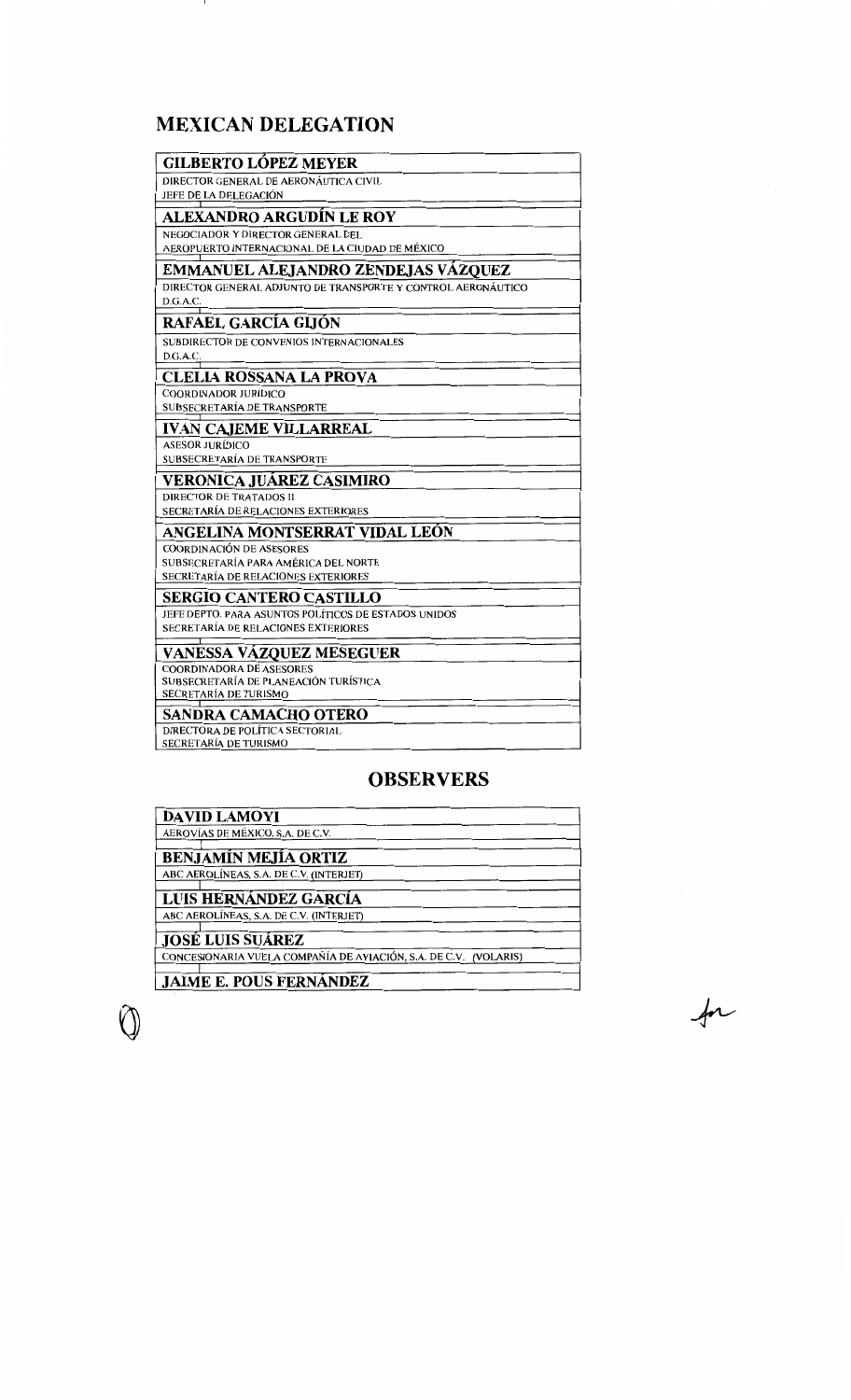| CONCESIONARIA VUELA COMPAÑÍA DE AVIACIÓN, S.A. DE C.V. (VOLARIS) |
|------------------------------------------------------------------|
|                                                                  |
| <b>LILIA POUS CASTRO</b>                                         |
| AEROENLACES NACIONALES, S.A. DE C.V. (VIVAAEROBUS)               |
| ALFONSO ACOSTA PEDREGAL                                          |
|                                                                  |
| TRANSPORTES AEROMAR, S.A. DE C.V. (AEROMAR)                      |
| <b>CARLOS HERNÁNDEZ Y GARISOAIN</b>                              |
| AEROTRANSPORTE DE CARGA UNIÓN S.A. DE C.V. (AEROUNIÓN)           |
|                                                                  |
| ALEJANDRO COBIÁN BUSTAMANTE                                      |
| AEROTRANSPORTES MAS DE CARGA S.A. DE C.V. (MAS AIR)              |
|                                                                  |
| <b>GERARDO RANGEL ESQUIVEL</b>                                   |
| ESTAFETA CARGA AÉREA, S.A. DE C.V. (ESTAFETA)                    |
| <b>MANUEL ARMENDARIZ</b>                                         |
| ESTAFETA CARGA AÉREA, S.A. DE C.V. (ESTAFETA)                    |
|                                                                  |
| <b>AIDEE REYES MEZA</b>                                          |
| GRUPO AEROPORTUARIO DEL SURESTE, S.A. DE C.V. (ASUR)             |
|                                                                  |
| FRANCISCO GÓMEZ ORTIGOZA G.                                      |
| COLEGIO DE PILOTOS AVIADORES DE MÉXICO (CPAM)                    |
|                                                                  |
| SALVADOR VILLASEÑOR DEL VILLAR.                                  |
| SINDICATO NACIONAL DE TRABAJADORES AL SERVICIO DE                |
| LÍNEAS AÉREAS, SIMILARES Y CONEXOS (SINDICATO INDEPENDENCIA      |
|                                                                  |
| RAŬL JIMÉNEZ VEGA ASOCIACIÓN                                     |
| ASOCIACIÓN SINDICAL DE SOBRECARGOS DE AVIACIÓN (ASSA)            |

 $\begin{picture}(20,20) \put(0,0){\line(1,0){10}} \put(15,0){\line(1,0){10}} \put(15,0){\line(1,0){10}} \put(15,0){\line(1,0){10}} \put(15,0){\line(1,0){10}} \put(15,0){\line(1,0){10}} \put(15,0){\line(1,0){10}} \put(15,0){\line(1,0){10}} \put(15,0){\line(1,0){10}} \put(15,0){\line(1,0){10}} \put(15,0){\line(1,0){10}} \put(15,0){\line(1$ 

 $\mathbf{1}$ 

 $\overline{\mathcal{X}}$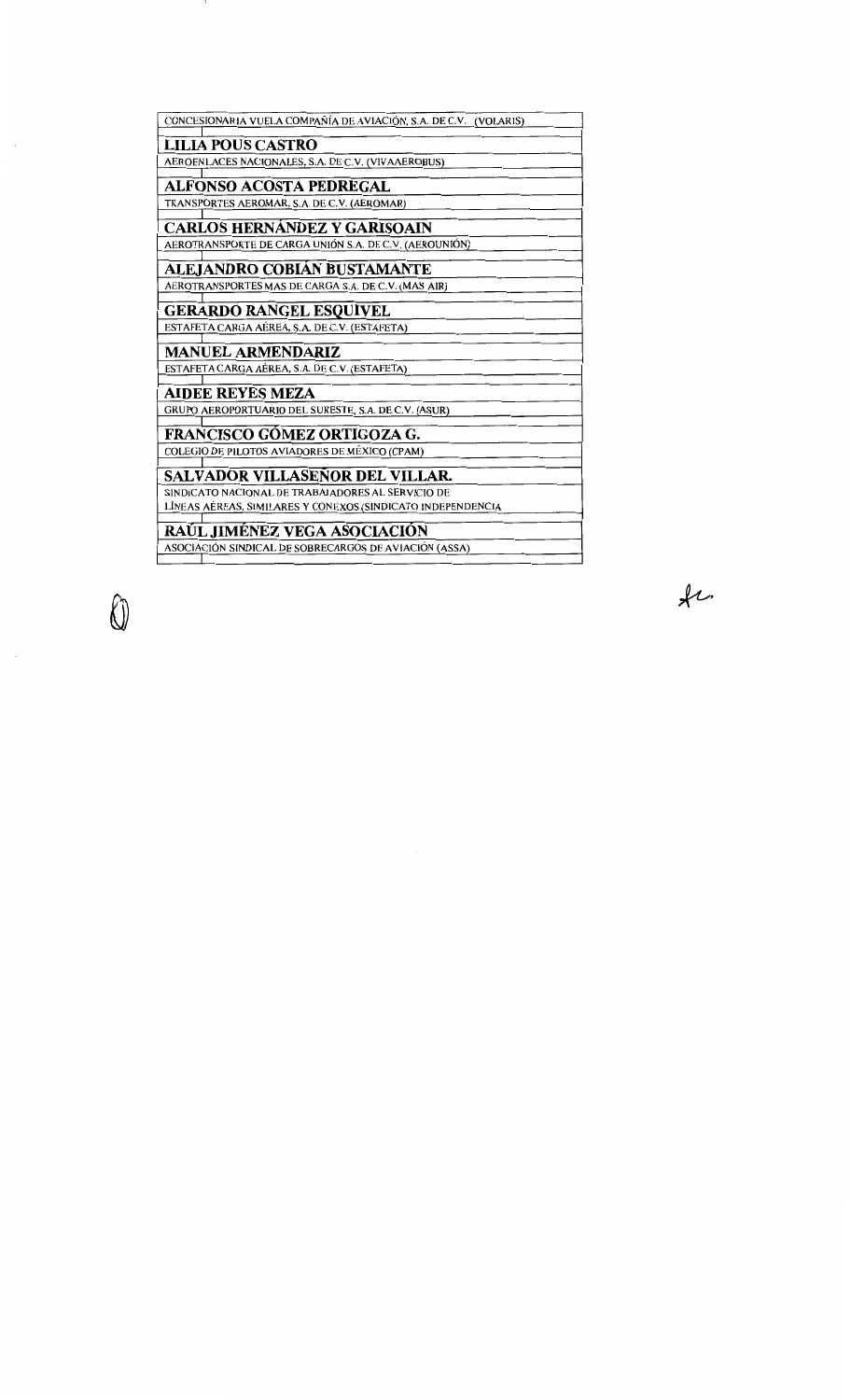## **AIR TRANSPORT AGREEMENT BETWEEN THE GOVERNMENT OF THE UNITED STATES OF AMERICA AND THE GOVERNMENT OF THE UNITED MEXICAN STATES**

The Government of the United States of America and the Government of the United Mexican States (hereinafter, "the Parties");

Sharing a commitment to promote and facilitate an international aviation system based on competition among airlines in the marketplace;

Desiring to make it possible for airlines to offer the traveling and shipping public a variety of service options, and wishing to encourage individual airlines to develop and implement innovative and competitive prices;

Desiring to facilitate the expansion of international air transport opportunities;

Desiring to ensure the highest degree of safety and security in international air transport and reaffirming their grave concern about acts or threats against the security of aircraft, which jeopardize the safety of persons or property, adversely affect the operation of air transportation, and undermine public confidence in the safety of civil aviation; and

Being Parties to the Convention on International Civil Aviation, done at Chicago December 7, 1944;

Have agreed as follows:

#### **Article 1 Definitions**

For the purposes of this Agreement, unless otherwise stated, the term:

1. "Aeronautical authorities" means, in the case of the United States of America, the Department of Transportation and in the case of the United Mexican States, the Ministry of Communication and Transport, through the Directorate General of Civil Aviation, and any person or agency authorized to perform functions exercised by the Department of Transportation or said Ministry;

2. "Agreement" means this Agreement and any annexes or amendments thereto;

3. "Air Transportation" means the public carriage by aircraft of passengers, baggage, cargo, and mail, separately or in combination, scheduled or charter, for remuneration or hire;

(0

fu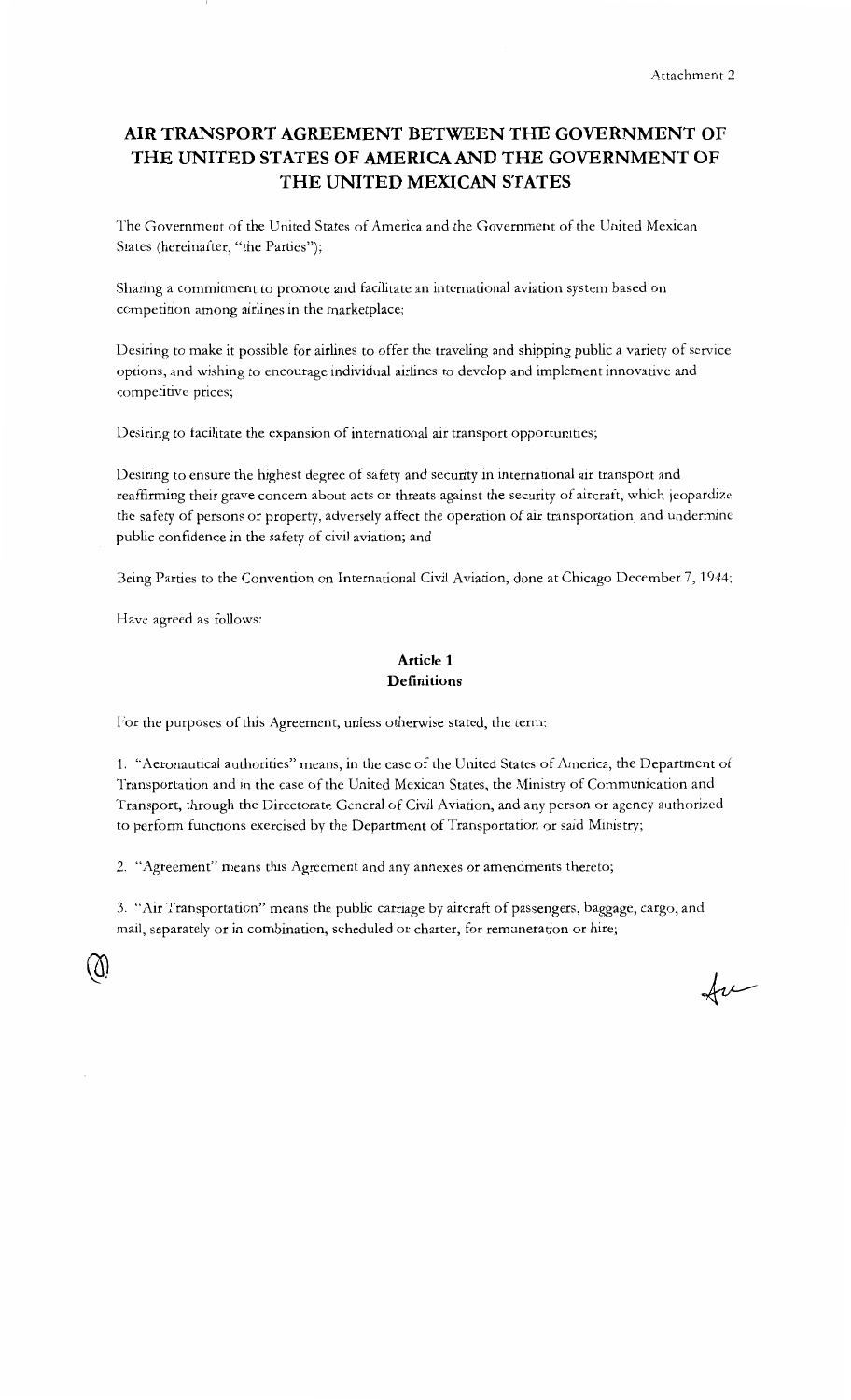4. "Convention" means the Convention on International Civil Aviation, done at Chicago December 7, 1944, and includes:

a. any amendment that has entered into force under Article 94(a) of the Convention and has been ratified by both Parties, and

b. any Annex or any amendment thereto adopted under Article 90 of the Convention, insofar as such Annex or amendment is at any given time effective for both Parties;

5. "Designated airline" means an airline designated and authorized in accordance with Article 3 of this Agreement;

6. "Full cost" means the cost of providing service plus a reasonable charge for administrative overhead:

7. "International air transportation" means air transportation that passes through the airspace over the territory of more than one State;

8. "Price" means any fare, rate, or charge for the carriage of passengers, baggage, or cargo (excluding mail) in air transportation, including surface transportation in connection with international air transportation, charged by airlines, including their agents, and the conditions governing the availability of such fare, rate, or charge;

9. "Stop for non-traffic purposes" means a landing for any purpose other than taking on or discharging passengers, baggage, cargo, or mail in air transportation;

10. "Territory" means the land areas, internal waters, and territorial sea under the sovereignty of a Party; and

11. "User charge" means a charge imposed on airlines for the provision of airport, airport environmental, air navigation, or aviation security facilities or services including related services and facilities.

### **Article 2 Grant of Rights**

1. Each Party grants to the other Party the following rights for the conduct of international air transportation by the airlines of the other Party:

a. the right to fly across its territory without landing;

b. the right to make stops in its territory for non-traffic purposes; and

c. the rights otherwise specified in this Agreement.

| I<br>I |
|--------|
| I      |
| ___    |

tu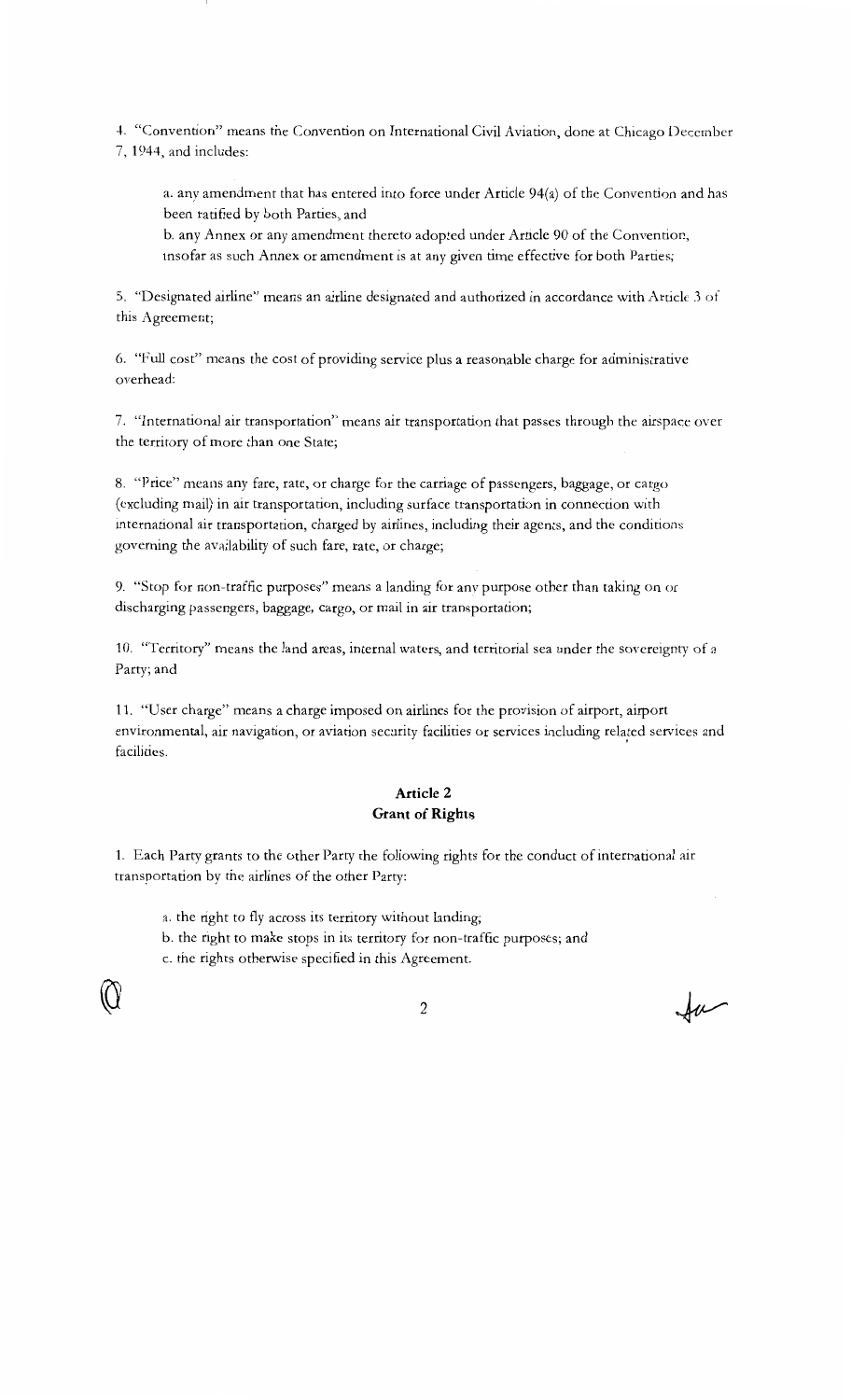2. Nothing in this Article shall be deemed to confer on the airline or airlines of one Party the rights to take on board, in the territory of the other Party, passengers, their baggage, cargo, or mail carried for compensation and destined for another point in the territory of that other Party.

#### **Article 3 Designation and Authorization**

1. Each Party shall have the right to designate as many airlines as it wishes to conduct international air transportation in accordance with this Agreement and to withdraw or alter such designations. Such designations shall be transmitted to the other Party in writing through diplomatic channels, and shall identify whether the airline is authorized to conduct the type of air transportation specified in the Annexes.

2. On receipt of such a designation, and of applications from the designated airline, in the form and manner prescribed for operating authorizations and technical permissions, the other Party shall grant appropriate authorizations and permissions with minimum procedural delay, provided:

a. substantial ownership and effective control of that airline are vested in the Party designating the airline, nationals of that Party, or both;

b. the designated airline is qualified to meet the conditions prescribed under the laws and regulations normally applied to the operation of international air transportation by the Party considering the application or applications; and

c. the Party designating the airline is maintaining and administering the standards set forth in Article 6 (Safety) and Article 7 (Aviation Security).

#### **Article 4 Revocation of Authorization**

1. Either Party may revoke, suspend or limit the operating authorizations or technical permissions of an airline designated by the other Party where:

a. substantial ownership and effective control of that airline are not vested in the other Party, the Party's nationals, or both;

b. that airline has failed to comply with the laws and regulations referred to in Article 5 (Application of Laws) of this Agreement; or

c. the other Party is not maintaining and administering the standards as set forth in Article 6 (Safety).

 $\downarrow$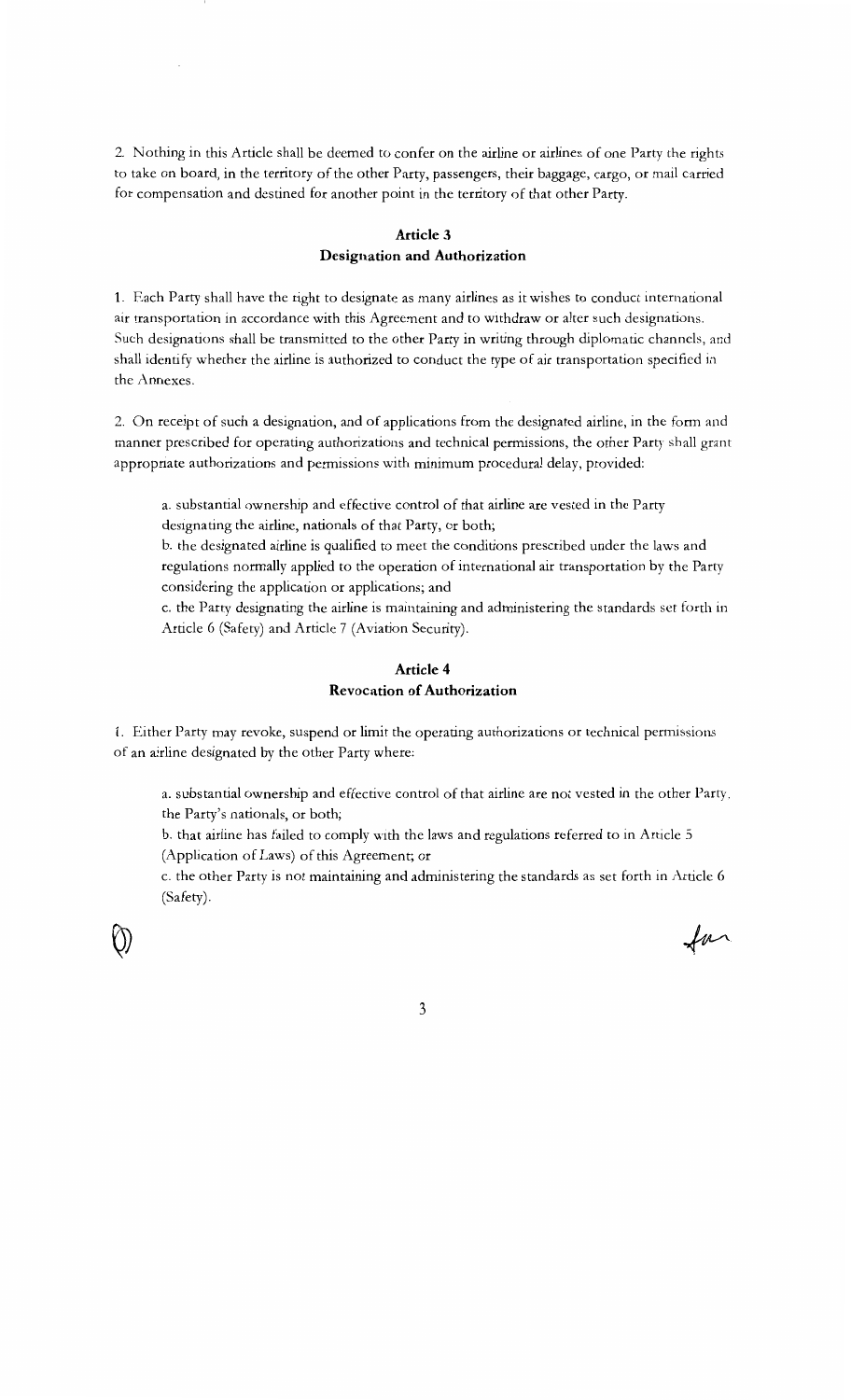2. Unless immediate action is essential to prevent further noncompliance with subparagraphs 1b or 1 c of this Article, the rights established by this Article shall be exercised only after consultation with the other Party.

3. This Article does not limit the rights of either Party to withhold, revoke, limit, or impose conditions on the operating authorization or technical permission of an airline or airlines of the other Party in accordance with the provisions of Article 7 (Aviation Security).

### **Article 5 Application of Laws**

1. The laws and regulations of a Party relating to the admission to or departure from its territory of aircraft engaged in international air navigation, or to the operation and navigation of such aircraft while within its territory, shall be complied with by such aircraft upon entering, when departing from, or while within the territory of the first Party.

2. While entering, within, or leaving the territory of one Party, its laws and regulations relating to the admission to or departure from its territory of passengers, crew or cargo on aircraft (including regulations relating to entry, clearance, aviation security, immigration, passports, customs and quarantine or, in the case of mail, postal regulations) shall be complied with by, or on behalf of, such passengers, crew or cargo of the other Party's airlines.

#### **Article 6 Safety**

1. Each Party shall recognize as valid, for the purpose of operating the air transportation provided for in this Agreement, certificates of airworthiness, certificates of competency, and licenses issued or validated by the other Party and still in force, provided that the requirements for such certificates or licenses at least equal the minimum standards that may be established pursuant to the Convention. Each Party may, however, refuse to recognize as valid for the purpose of flight above its own territory, certificates of competency and licenses granted to or validated for its own nationals by the other Party.

2. Either Party may request consultations concerning the safety standards maintained by the other Party relating to aeronautical facilities, aircrews, aircraft, and operation of airlines of that other Party. If, following such consultations, one Party finds that the other Party does not effectively maintain and administer safety standards and requirements in these areas that at least equal the minimum standards that may be established pursuant to the Convention, the other Party shall be notified of such findings and the steps considered necessary to conform with these minimum standards, and the other Party shall take appropriate corrective action. Each Party reserves the right to withhold, revoke, suspend, limit, or impose conditions on the operating authorization or technical permission

for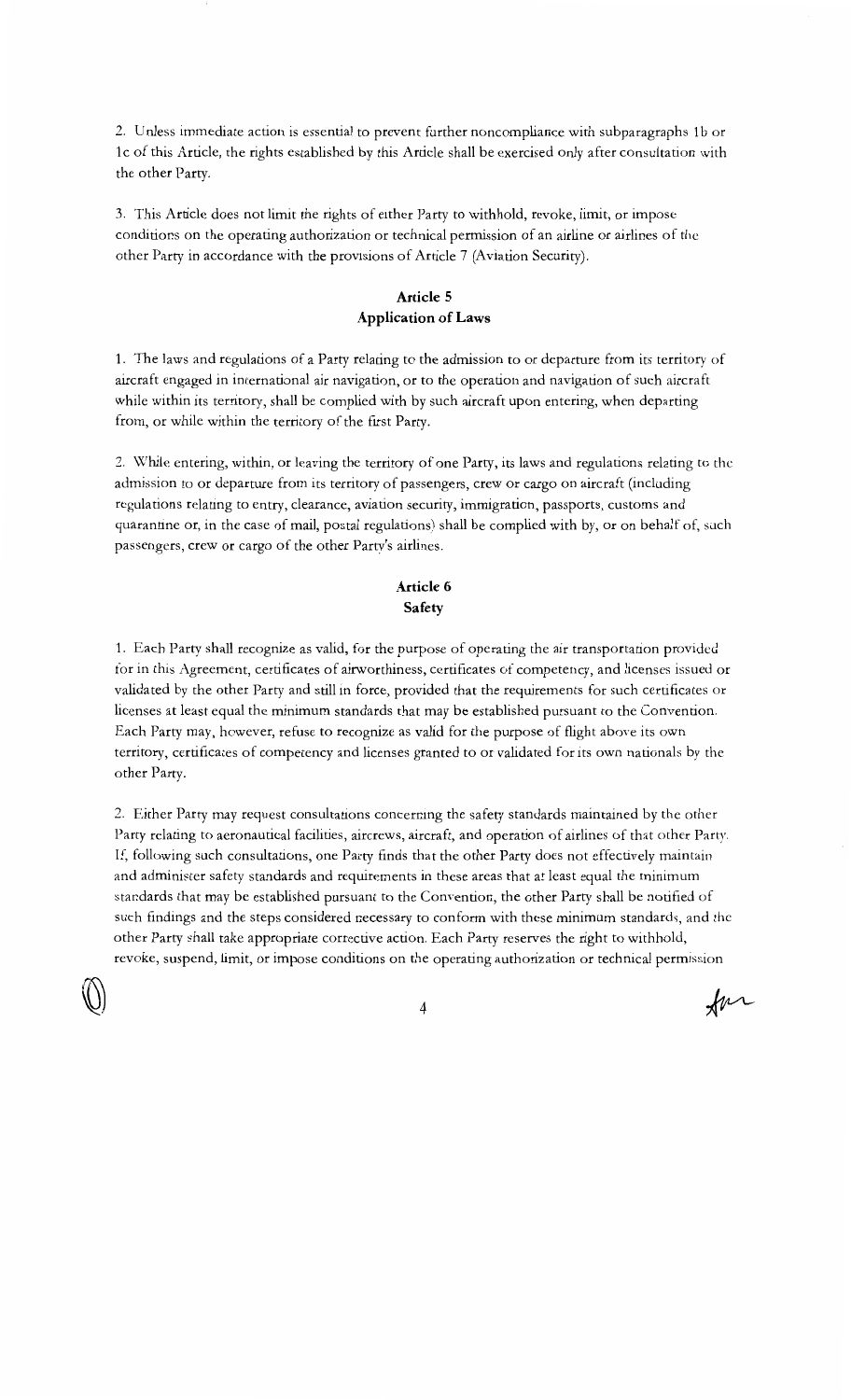of an airline or airlines of the other Party in the event the other Party does not take such appropriate corrective action within a reasonable time and to take immediate action, prior to consultations, as to such airline or airlines if the other Party is not maintaining and administering the aforementioned standards and immediate action is essential to prevent further noncompliance.

## **Article 7 Aviation Security**

1. The Parties affirm that their obligation to each other to protect the security of civil aviation against acts of unlawful interference forms an integral part of this Agreement. Without limiting the generality of their rights and obligations under international law, the Parties shall in particular act in conformity with the provisions of the Convention on Offenses and Certain Other Acts Committed on Board Aircraft, done at Tokyo September 14, 1963, the Convention for the Suppression of Cnlawful Seizure of Aircraft, done at The Hague December 16, 1970, the Convention for the Suppression of Unlawful Acts against the Safety of Civil Aviation, done at Montreal September 23, 1971, the Protocol for the Suppression of Unlawful Acts of Violence at Airports Serving International Civil Aviation, Supplementary to the Convention for the Suppression of Unlawful Acts against the Safety of Civil Aviation, done at Montreal February 24, 1988, and the Convention on the Marking of Plastic Explosives for the Purpose of Detection, done at Montreal March 1, 1991, as well as any other convention relating to the security of civil aviation that is in force for both Parties.

2. The Parties shall provide upon request all necessary assistance to each other to prevent acts of unlawful seizure of civil aircraft and other unlawful acts against the safety of such aircraft, of their passengers and crew, and of airports and air navigation facilities, and to address any other threat to the security of civil air navigation.

3. The Parties shall, in their mutual relations, act in conformity with the aviation security standards and appropriate recommended practices established by the International Civil Aviation Organization and designated as Annexes to the Convention; they shall require that operators of aircraft of their registry, operators of aircraft that have their principal place of business or permanent residence in their territory, and the operators of airports in their territory act in conformity with such aviation security provisions.

4. Each Party agrees to observe the security provisions required by the other Party for entry into, for departure from, and while within the territory of that other Party and to take adequate measures to protect aircraft and to inspect passengers, crew, and their baggage and carry-on items, as well as cargo and aircraft stores, prior to and during boarding or loading. Each Party shall also give positive consideration to any request from the other Party for special security measures to meet a particular threat.

for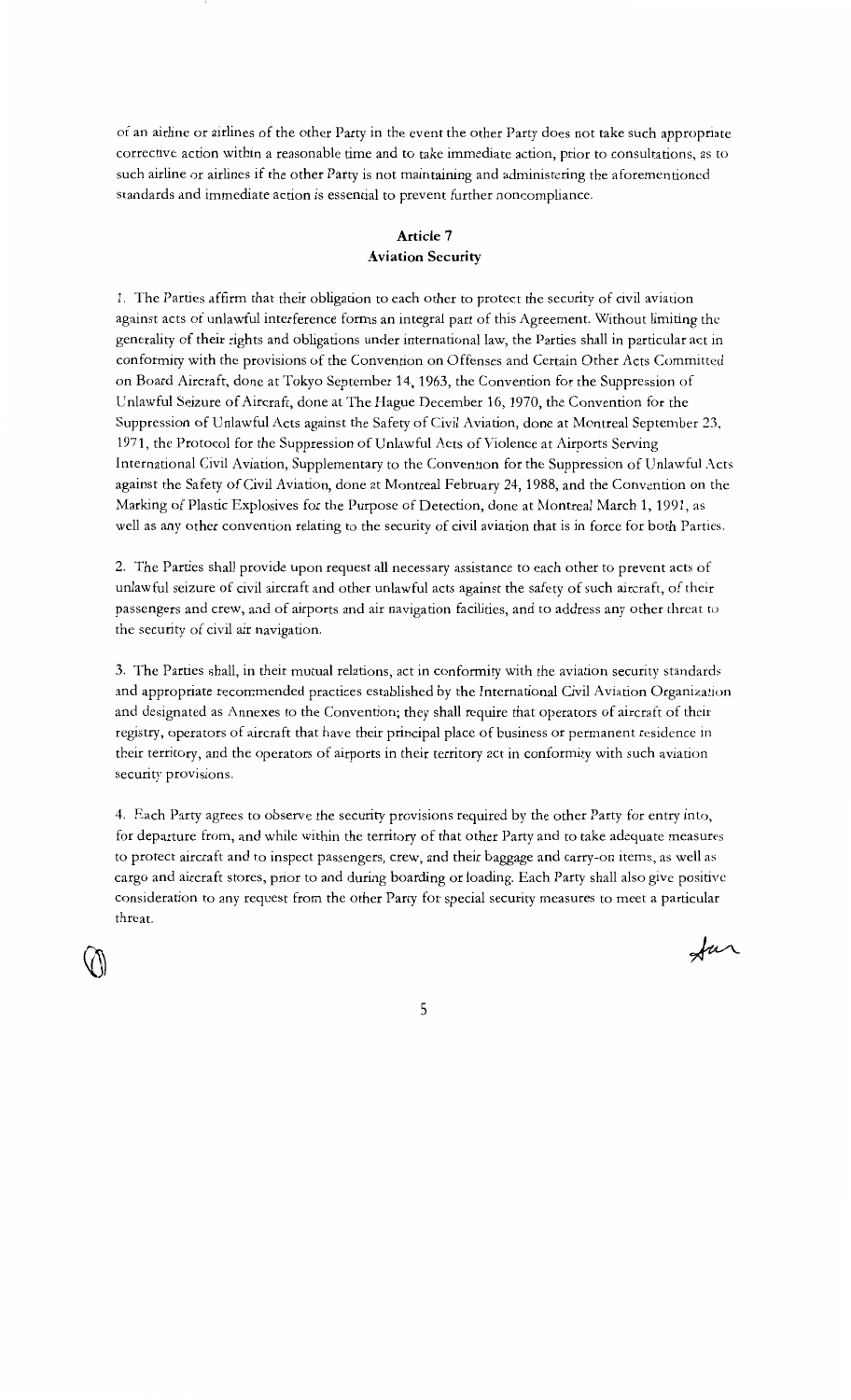5. When an incident or threat of an incident of unlawful seizure of aircraft or other unlawful acts against the safety of passengers, crew, aircraft, airports or air navigation facilities occurs, the Parties shall assist each other by facilitating communications and other appropriate measures intended to terminate rapidly and safely such incident or threat.

6. When a Party has reasonable grounds to believe that the other Party has departed from the aviation security provisions of this Article, the aeronautical authorities of that Party may request immediate consultations with the aeronautical authorities of the other Party. Failure to reach a satisfactory agreement within 15 days from the date of such request shall constitute grounds to withhold, revoke, suspend, limit, or impose conditions on the operating authorization and technical permissions of an airline or airlines of that Party. When required by an emergency, a Party may take interim action prior to the expiry of 15 days.

#### **Article 8 Commercial Opportunities**

1. The airlines of each Party shall have the right to establish offices in the territory of the other Party for the promotion and sale of air transportation.

2. The airlines of each Party shall be entitled, in accordance with the laws and regulations of the other Party relating to entry, residence, and employment, to bring in and maintain in the territory of the other Party managerial, sales, technical, operational, and other specialist staff required for the provision of air transportation.

3. Each airline shall have the right to perform its own ground-handling in the territory of the other Party ("self-handling") or, at the airline's option, select among competing agents for such services in whole or in part. The rights shall be subject only to physical constraints resulting from considerations of airport safety. Where such considerations preclude self-handling, ground services shall be available on an equal basis to all airlines; charges shall be based on the costs of services provided; and such services shall be comparable to the kind and quality of services as if self-handling were possible.

4. An airline of a Party may engage in the sale of air transportation in the territory of the other Party directly and, at the airline's discretion, through its agents, except as may be specifically provided by the charter regulations of the country in which the charter originates that relate to the protection of passenger funds, and passenger cancellation and refund rights. Each airline shall have the right to sell such transportation, and any person shall be free to purchase such transportation, in the currency of that territory or in freely convertible currencies.

5. Each airline shall have the right to convert and remit to its country and, except where inconsistent with generally applicable law or regulation, any other country or countries of its choice,

6

 $\mathcal{U}$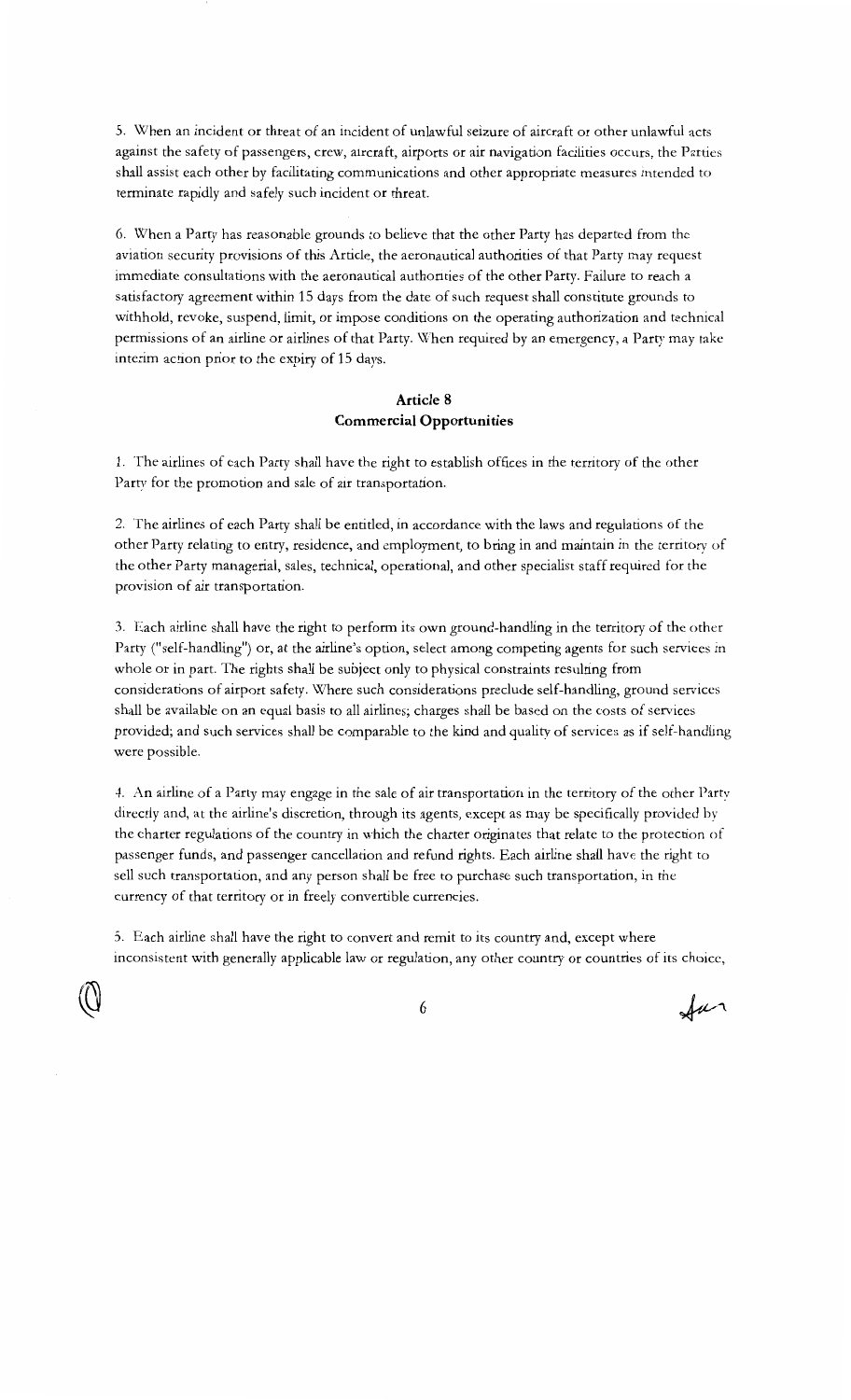on demand, local revenues in excess of sums locally disbursed. Conversion and remittance shall be permitted promptly without restrictions or taxation in respect thereof at the rate of exchange applicable to current transactions and remittance on the date the carrier makes the initial application for remittance.

6. The airlines of each Party shall be permitted to pay for local expenses, including purchases of fuel, in the territory of the other Party in local currency. At their discretion, the airlines of each Party may pay for such expenses in the territory of the other Party in freely convertible currencies according to local currency regulation.

7. In operating or holding out the authorized services under this Agreement, any airline of one Party may enter into cooperative marketing arrangements such as blocked-space, code-sharing, or leasing arrangements, with

- a. an airline or airlines of either Party;
- b. an airline or airlines of a third country; and
- c. a surface transportation provider of any country;

provided that all participants in such arrangements (i) hold the appropriate authority and (ii) meet the requirements normally applied to such arrangements.

8. Airlines and indirect providers of cargo transportation of both Parties, established in accordance with the applicable laws and regulations of each Party, shall be permitted, without restriction, to employ in connection with international air transportation any surface transportation for cargo to or from any points in the territories of the Parties or in third countries, including to and from all airports with customs facilities and to transport cargo in bond under applicable laws and regulations. Such cargo, whether moving by surface or by air, shall have access to airport customs processing and facilities. Airlines may elect to perform their own surface transportation or to provide it through arrangements with other surface carriers, including surface transportation operated by other airlines and indirect providers of cargo air transportation. Such intermodal cargo services may be offered at a single, through price for the air and surface transportation combined, provided that shippers are not misled as to the facts concerning such transportation.

#### **Article 9 Customs Duties and Charges**

1. On arriving in the territory of one Party, aircraft operated in international air transportation by the airlines of the other Party, their regular equipment, ground equipment, fuel, lubricants, consumable technical supplies, spare parts (including engines), aircraft stores (including but not limited to such items of food, beverages and liquor, tobacco, and other products destined for sale to or use by passengers in limited quantities during flight), and other items intended for or used solely

 $\mathcal{H}^{\mathcal{U}}$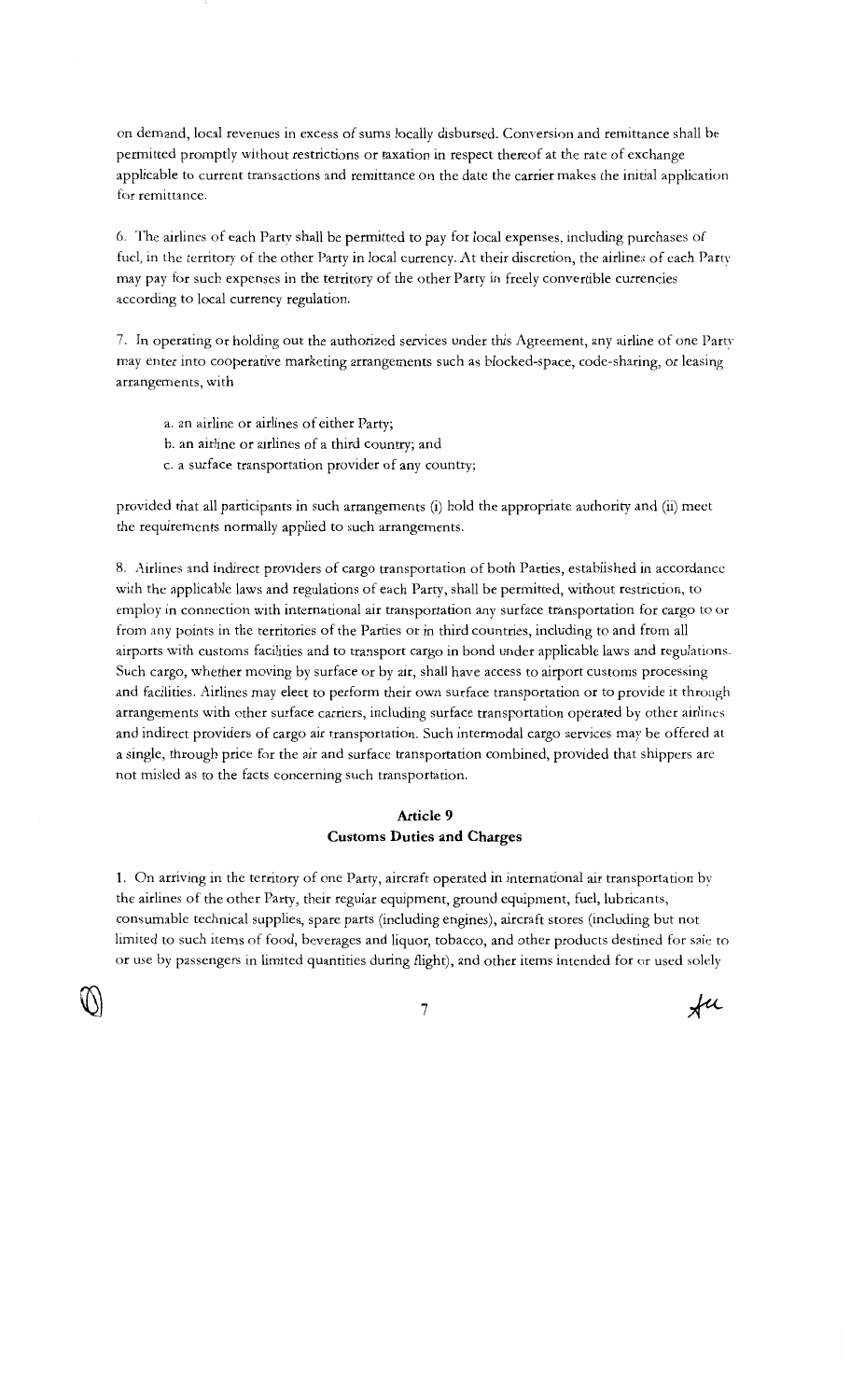in connection with the operation or servicing of aircraft engaged in international air transportation shall be exempt, on the basis of reciprocity, from all import restrictions, property taxes and capital levies, customs duties, excise taxes, and similar fees and charges that are (a) imposed by the national authorities, and (b) not based on the cost of services provided, provided that such equipment and supplies remain on board the aircraft.

2. There shall also be exempt, on the basis of reciprocity, from the taxes, levies, duties, fees, and charges referred to in paragraph 1 of this Article, with the exception of charges based on the cost of the service provided:

a. aircraft stores introduced into or supplied in the territory of a Party and taken on board, within reasonable limits, for use on outbound aircraft of an airline of the other Party engaged in international air transportation, even when these stores are to be used on a part of the journey performed over the territory of the Party in which they are taken on board;

b. ground equipment and spare parts (including engines) introduced into the territory of a Party for the servicing, maintenance, or repair of aircraft of an airline of the other Party used in international air transportation;

c. fuel, lubricants, and consumable technical supplies introduced into or supplied in the territory of a Party for use in an aircraft of an airline of the other Party engaged in international air transportation, even when these supplies are to be used on a part of the journey performed over the territory of the Party in which they are taken on board; and

d. promotional and advertising materials introduced into or supplied in the territory of one Party and taken on board, within reasonable limits, for use on outbound aircraft of an airline of the other Party engaged in international air transportation, even when these materials are to be used on a part of the journey performed over the territory of the Party in which they are taken on board.

3. Equipment and supplies referred to in paragraphs 1 and 2 of this Article may be required to be kept under the supervision or control of the appropriate authorities.

4. The exemptions provided by this Article shall also be available where the airlines of one Party have contracted with another airline, which similarly enjoys such exemptions from the other Party, for the loan or transfer in the territory of the other Party of the items specified in paragraphs 1 and *2*  of this Article.

 $\downarrow$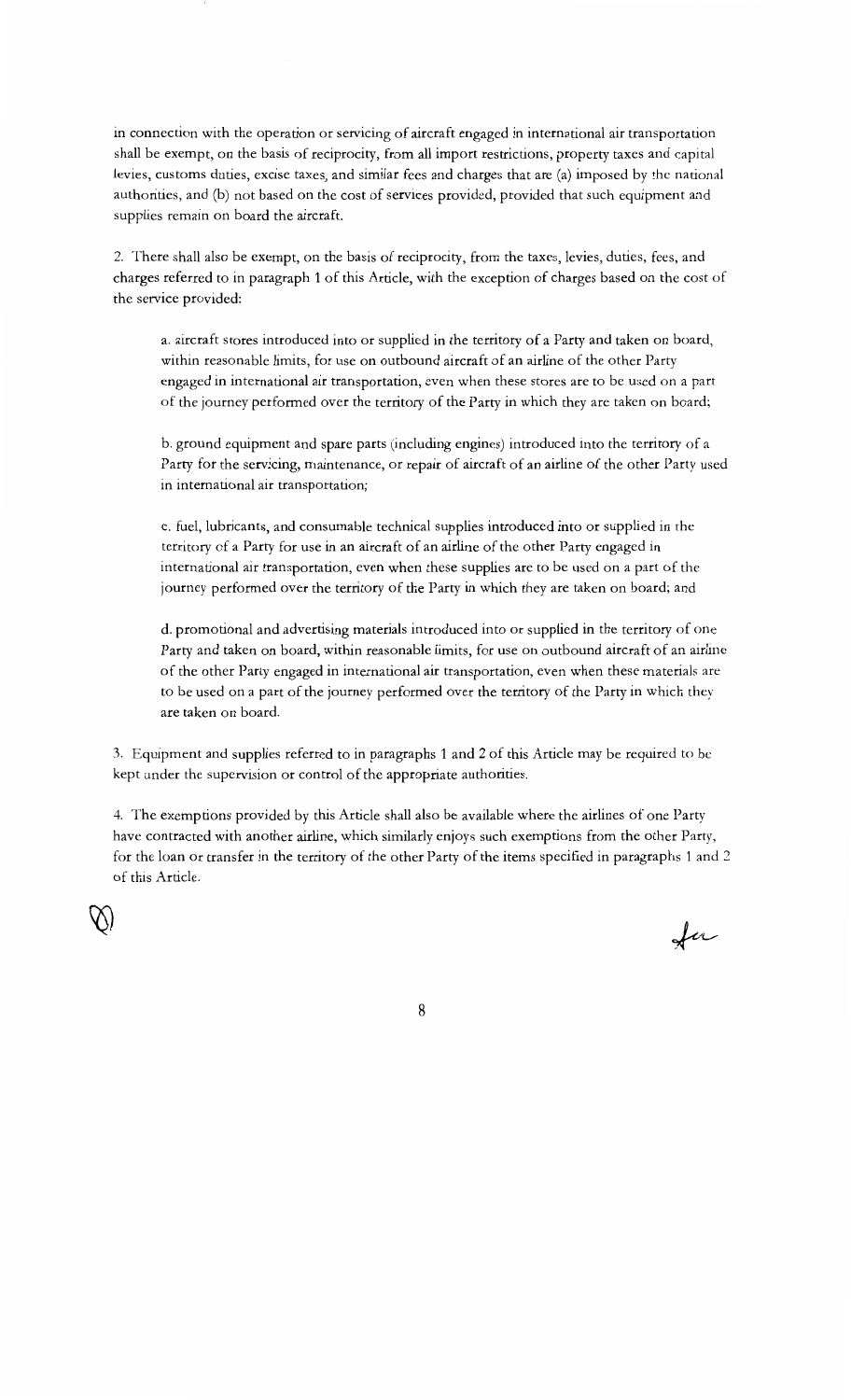#### **Article 10 User Charges**

1. User charges that may be imposed by the competent charging authorities or bodies of each Party on the airlines of the other Party shall be just, reasonable, not unjustly discriminatory, and equitably apportioned among categories of users. In any event, any such user charges shall be assessed on the airlines of the other Party on terms not less favorable than the most favorable terms available to any other airline at the time the charges are assessed.

2. User charges imposed on the airlines of the other Party may reflect, but shall not exceed, the full cost to the competent charging authorities or bodies of providing the appropriate airport, airport environmental, air navigation, and aviation security facilities and services at the airport or within the airport system. Such charges may include a reasonable return on assets, after depreciation. Facilities and services for which charges are made shall be provided on an efficient and economic basis.

3. Each Party shall encourage consultations between the competent charging authorities or bodies in its territory and the airlines using the services and facilities, and shall encourage the competent charging authorities or bodies and the airlines to exchange such information as may be necessary to permit an accurate review of the reasonableness of the charges in accordance with the principles of paragraphs 1 and 2 of this Article. Each Party shall encourage the competent charging authorities or bodies to provide users with reasonable notice of any proposal for changes in user charges to enable users to express their views before changes are made.

4. Neither Party shall be held, in dispute resolution procedures pursuant to Article 15, to be in breach of a provision of this Article, unless (a) it fails to undertake a review of the charge or practice that is the subject of complaint by the other Party within a reasonable amount of time; or (b) following such a review it fails to take all steps within its power to remedy any charge or practice that is inconsistent with this Article.

## **Article 11 Fair Competition**

1. Each Party shall allow a fair and equal opportunity for the airlines of both Parties to compete in providing the international air transportation governed by this Agreement.

2. Each Party shall allow each airline to determine the frequency and capacity of the international air transportation it offers based upon commercial considerations in the marketplace. Consistent with this right, neither Party shall unilaterally limit the volume of traffic, frequency or regularity of service, or the aircraft type or types operated by the airlines of the other Party, except as may be required for customs, technical, operational, or environmental reasons under uniform conditions consistent with Article 15 of the Convention.

for

 $\mathcal{S}$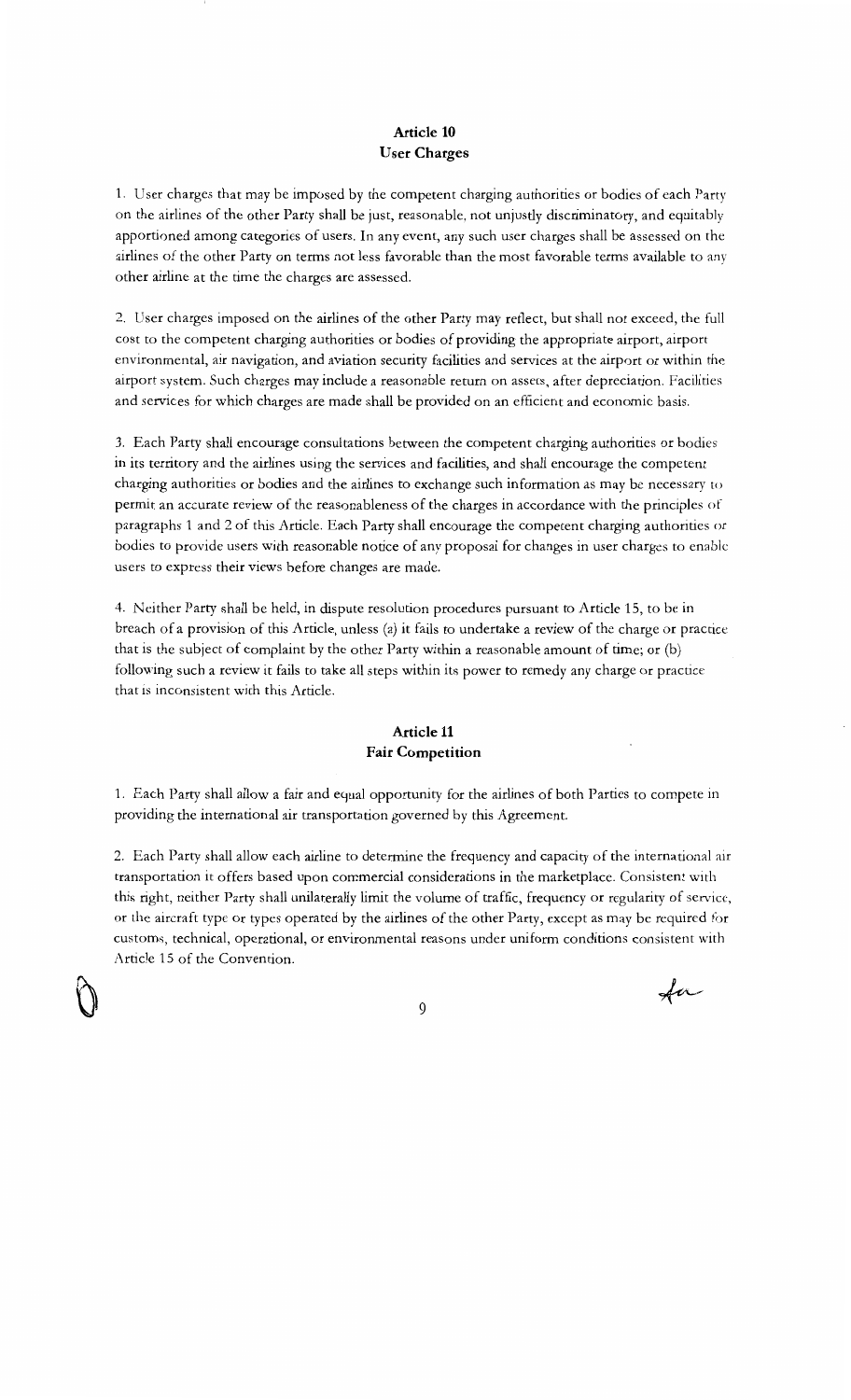3. Neither Party shall impose on the other Party's airlines a first-refusal requirement, uplift ratio, noobjection fee, or any other requirement with respect to capacity, frequency, or traffic that would be inconsistent with the purposes of this Agreement.

4. Neither Party shall require the filing of schedules, programs for charter flights, or operational plans by airlines of the other Party for approval, except as may be required on a non-discriminatory basis to enforce the uniform conditions foreseen by paragraph 2 of this Article or as may be specifically authorized in an Annex to this Agreement. If a Party requires filings for information purposes, it shall minimize the administrative burdens of filing requirements and procedures on air transportation intermediaries and on airlines of the other Party.

#### **Article 12 Pricing**

1. Each Party shall allow prices for air transportation to be established by airlines of both Parties based upon commercial considerations in the marketplace.

2. Prices for international air transportation between the territories of the Parties shall not be required to be filed. Notwithstanding the foregoing, the airlines of the Parties shall provide immediate access, on request, to information on historical, existing, and proposed prices to the aeronautical authorities of the Parties in a manner and format acceptable to those aeronautical authorities.

## **Article 13 Consultations**

Either Party may, at any time, request consultations relating to this Agreement. Such consultations shall begin at the earliest possible date, but not later than 60 days from the date the other Party receives the request unless otherwise agreed.

#### **Article 14 Amendments**

1. This Agreement may be amended, in writing, by agreement of both Parties.

2. Any amendment to this Agreement shall enter into force 30 days after the date of the later note of an exchange of diplomatic notes between the Parties confirming that each Party has completed the necessary internal procedures for entry into force of the amendment.

 $f$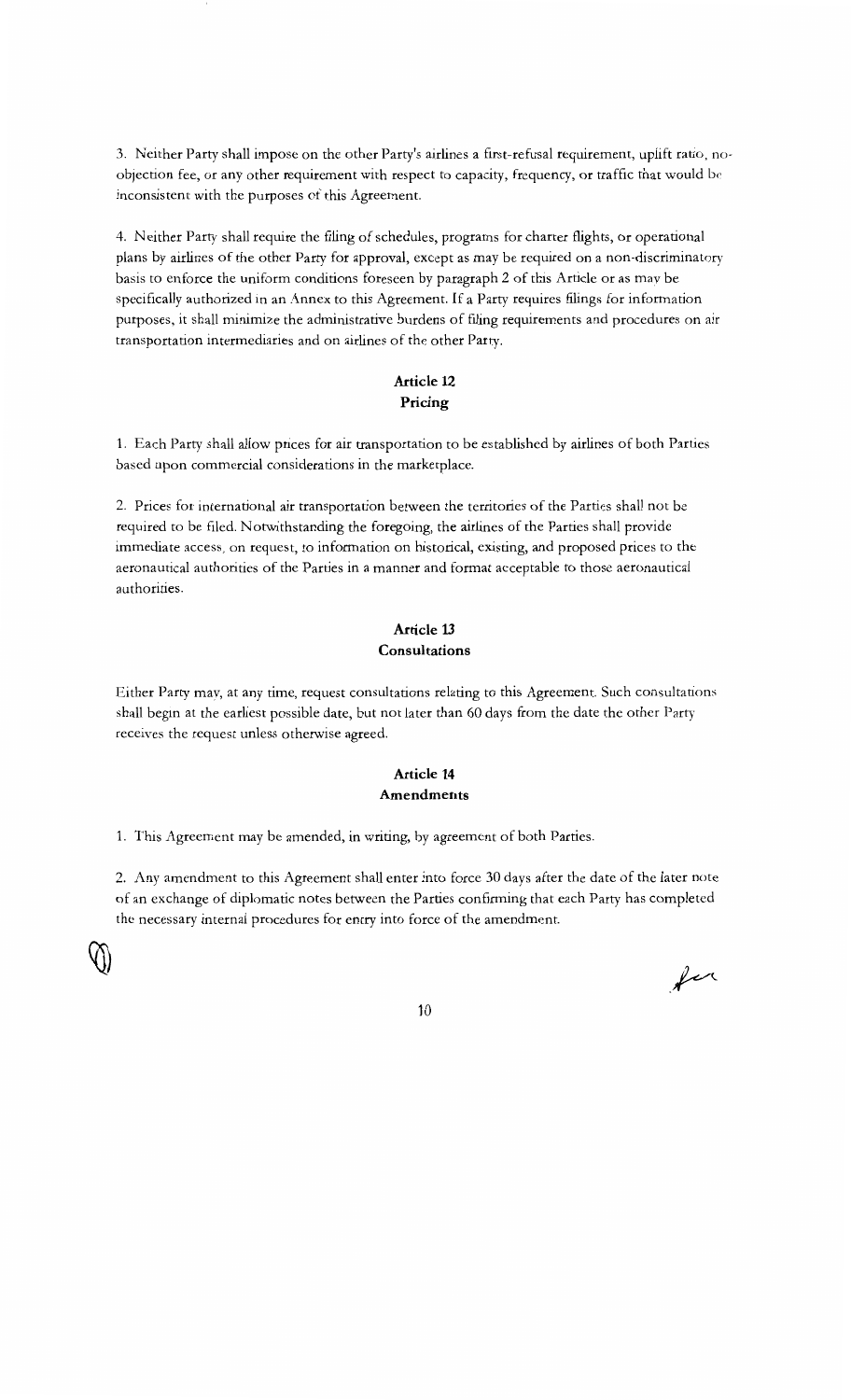## **Article 15 Settlement of Disputes**

1. Any dispute arising under this Agreement, except those that may arise under Article 12 (Pricing), that is not resolved within 30 days of the date established for consultations pursuant to a request for consultations under Article 13 may be referred, by agreement of the Parties, for decision to some person or body. If the Parties do not so agree, either Party may give written notice to the other Party through diplomatic channels that it is requesting that the dispute be submitted to arbitration.

2. Arbitration shall be by a tribunal of three arbitrators to be constituted as follows:

a. Within 30 days after the receipt of a request for arbitration, each Party shall name one arbitrator. Within 60 days after these two arbitrators have been named, they shall by agreement appoint a third arbitrator, who shall act as President of the arbitral tribunal;

b. If either Party fails to name an arbitrator, or if the third arbitrator is not appointed, in accordance with subparagraph a of this paragraph, either Party may request the President of the Council of the International Civil Aviation Organization to appoint the necessary arbitrator or arbitrators within 30 days. If the President of the Council is of the same nationality as one of the Parties, the most senior Vice President who is not disqualified on that ground shall make the appointment.

3. The arbitral tribunal shall be entitled to decide the extent of its jurisdiction under this Agreement and, except as otherwise agreed, shall establish its own procedural rules. The tribunal, once formed, may at the request of either Party recommend interim relief measures pending its final determination. If either of the Parties requests it or the tribunal deems it appropriate, a conference to determine the precise issues to be arbitrated and the specific procedures to be followed shall be held not later than 15 days after the tribunal is fully constituted.

4. Except as otherwise agreed or as directed by the tribunal, the statement of claim shall be submitted within 45 days of the time the tribunal is fully constituted, and the statement of defense shall be submitted 60 days thereafter. Any reply by the claimant shall be submitted within 30 days of the submission of the statement of defense. Any reply by the respondent shall be submitted within 30 days thereafter. If either Party requests it or the tribunal deems it appropriate, the tribunal shall hold a hearing within 45 days after the last pleading is due.

5. The tribunal shall attempt to render a written decision within 30 days after completion of the hearing or, if no hearing is held, after the last pleading is submitted. The decision of the majority of the tribunal shall prevail.

 $\overline{\mathcal{H}}$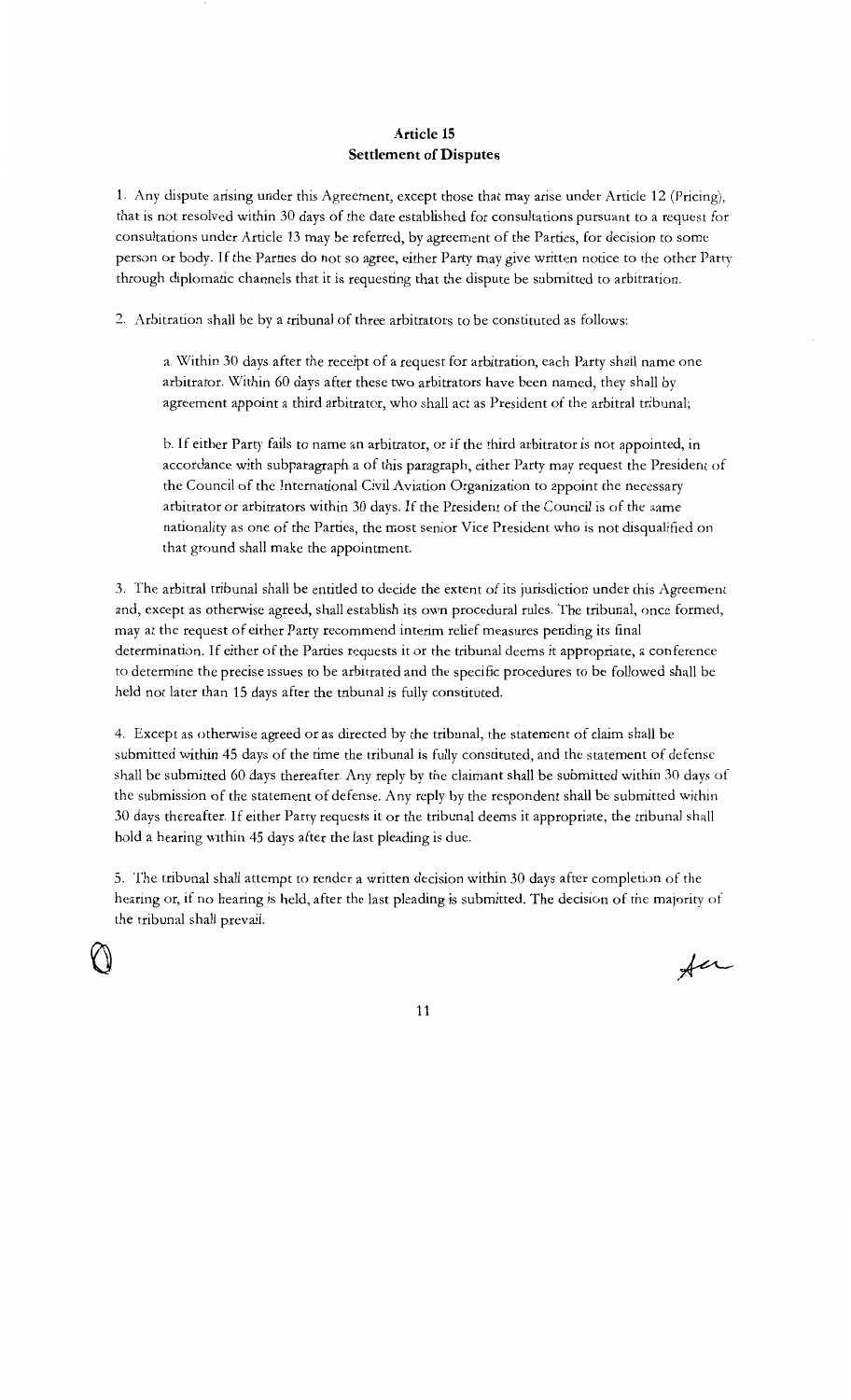6. The Parties may submit requests for interpretation of the decision within 15 days after it is rendered and any interpretation given shall be issued within 15 days of such request.

7. Each Party shall, to the degree consistent with its national law, give full effect to any decision or award of the arbitral tribunal.

8. The expenses of the arbitral tribunal, including the fees and expenses of the arbitrators, shall be shared equally by the Parties. Any expenses incurred by the President of the Council of the International Civil Aviation Organization in connection with the procedures of paragraph 2b of this Article shall be considered to be part of the expenses of the arbitral tribunal.

#### **Article 16 Termination**

Either Party may, at any time, give notice in writing to the other Party of its decision to terminate this Agreement. Such notice shall be sent simultaneously to the International Civil Aviation Organization. This Agreement shall terminate at midnight (at the place of receipt of the notice to the other Party) at the end of the International Air Transport Association (lATA) traffic season in effect one year following the date of written notification of termination, unless the notice is withdrawn by agreement of the Parties before the end of this period.

## **Article 17 Registration with ICAO**

This Agreement and all amendments thereto shall be registered with the International Civil Aviation Organization.

## **Article 18 Entry into Force**

1. This Agreement shall enter into force on January 1, 2016, provided that the Parties have exchanged diplomatic notes confirming that each Party has completed the necessary internal procedures for entry into force of the Agreement. If the Parties have not completed this exchange of diplomatic notes as of January 1, 2016, the Agreement shall enter into force 30 days after the date of the later note of an exchange of diplomatic notes between the Parties confirming that each Partv has completed the necessary internal procedures for entry into force of the Agreement.

2. Upon entry into force, this Agreement shall supersede the Air Transport Agreement between the Government of the United States of America and the Government of the United Mexican States, signed at Mexico, August 15, 1960, as amended.

 $\frac{1}{\sqrt{2}}$ 

12

 $\langle \langle \rangle$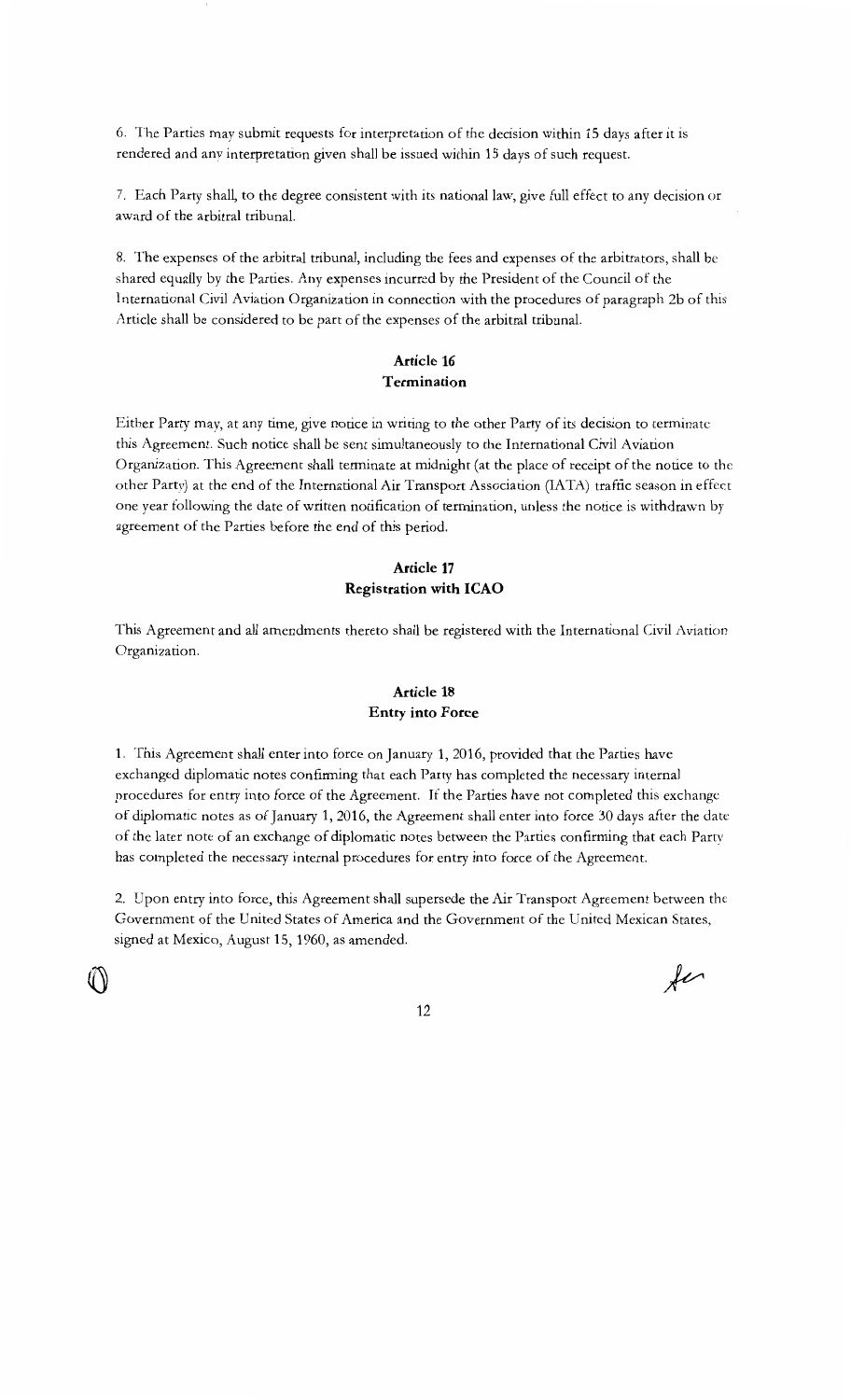IN WITNESS WHEREOF the undersigned, being duly authorized by their respective Governments, have signed this Agreement.

DONE at  $\begin{array}{|l|} \hline \end{array}$ , this day of  $\begin{array}{|l|} \hline \end{array}$ , 20\_, in two originals, in the English and Spanish languages, both texts being equally authentic.

 $\overline{\mathbb{Q}}$ 

 $\mu$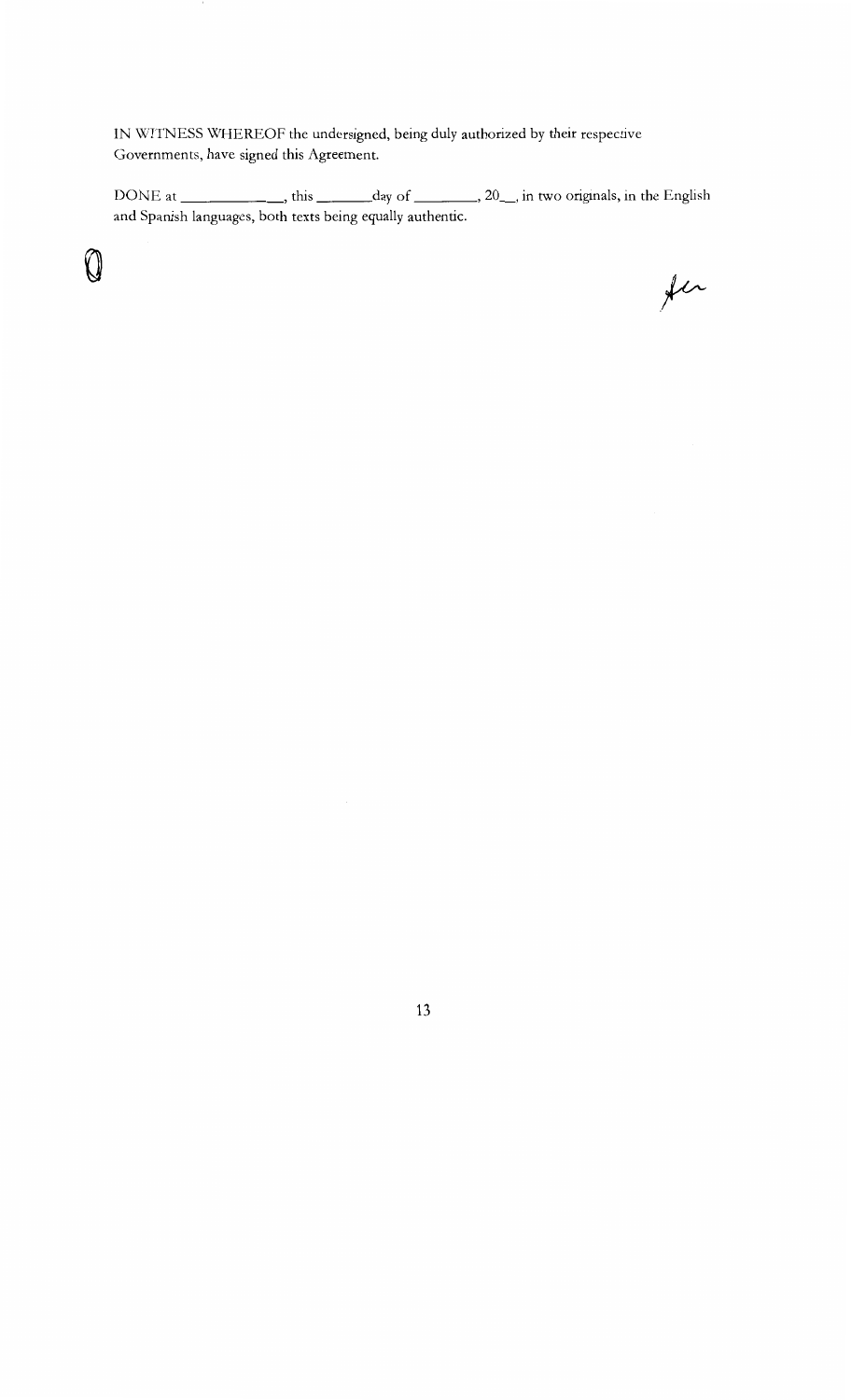#### **ANNEX I**

#### **SCHEDULED AIR TRANSPORTATION**

A. Route Schedule: Combination Services (Persons, Cargo and/or Mail)

1. The airline or airlines designated by the Government of the United States of America shall be entitled to operate combination air services on each of the air routes specified, in both directions, and to make scheduled stops in Mexico at the points specified in this paragraph:

a. From a point or points in the United States to a point or points in Mexico.

b. From Dallas/Fort Worth and San Antonio to Mexico City, Toluca, and Acapulco, and beyond to points in Panama and beyond.

c. From New York, Washington, Baltimore, Los Angeles, and Houston to Mexico City and Toluca, and beyond to a point or points in Central and/ or South America.

d. From a point or points in the United States, via an intermediate point or points, to a point or points in Mexico, and beyond, as mutually agreed in writing by the aeronautical authorities of the Parties.

2. The airline or airlines designated by the Government of the United Mexican States shall be entitled to operate combination air services on each of the air routes specified, in both directions, and to make scheduled stops in the United States at the points specified in this paragraph:

a. From a point or points in Mexico to a point or points in the United States.

b. From Acapulco, Hermosillo, Mexico City, Toluca, Monterrey, Oaxaca, Puerto Escondido, Tampico, Veracruz, Villahermosa, and Ixtapa/Zihuatanejo to Chicago, Kansas City, Minneapolis/St. Paul, and St. Louis, and beyond to Canada.

c. From Acapulco, Chihuahua, Guadalajara, Guaymas, Hermosillo, Huatulco, La Paz, Loreto, Manzanillo, Mazatlan, Mexico City, Toluca, Monterrey, Puerto Escondido, Puerto Vallarta, San Jose del Cabo, and Ixtapa/Zihuatanejo to Cleveland, Detroit, Philadelphia, Washington, and Baltimore and beyond to Canada.

d. From Acapulco, Guadalajara, Huatulco, Loreto, Manzanillo, Mazatlan, Mexico City, Toluca, Monterrey, Puerto Vallarta, San Jose del Cabo, and Ixtapa/Zihuatanejo to Boston and New York, and beyond to Europe.

e. From Cancun, Cozumel, Guadalajara, Merida, Mexico City, Toluca, and Monterrey to Houston and New Orleans, and beyond to Canada and Europe.

f. From Guadalajara, Huatulco, Merida, Mexico City, Toluca, and Oaxaca to Miami, and beyond. g. From a point or points in Mexico, via an intermediate point or points, to a point or points in the Cnited States, and beyond, as mutually agreed in writing by the aeronautical authorities of the Parties

for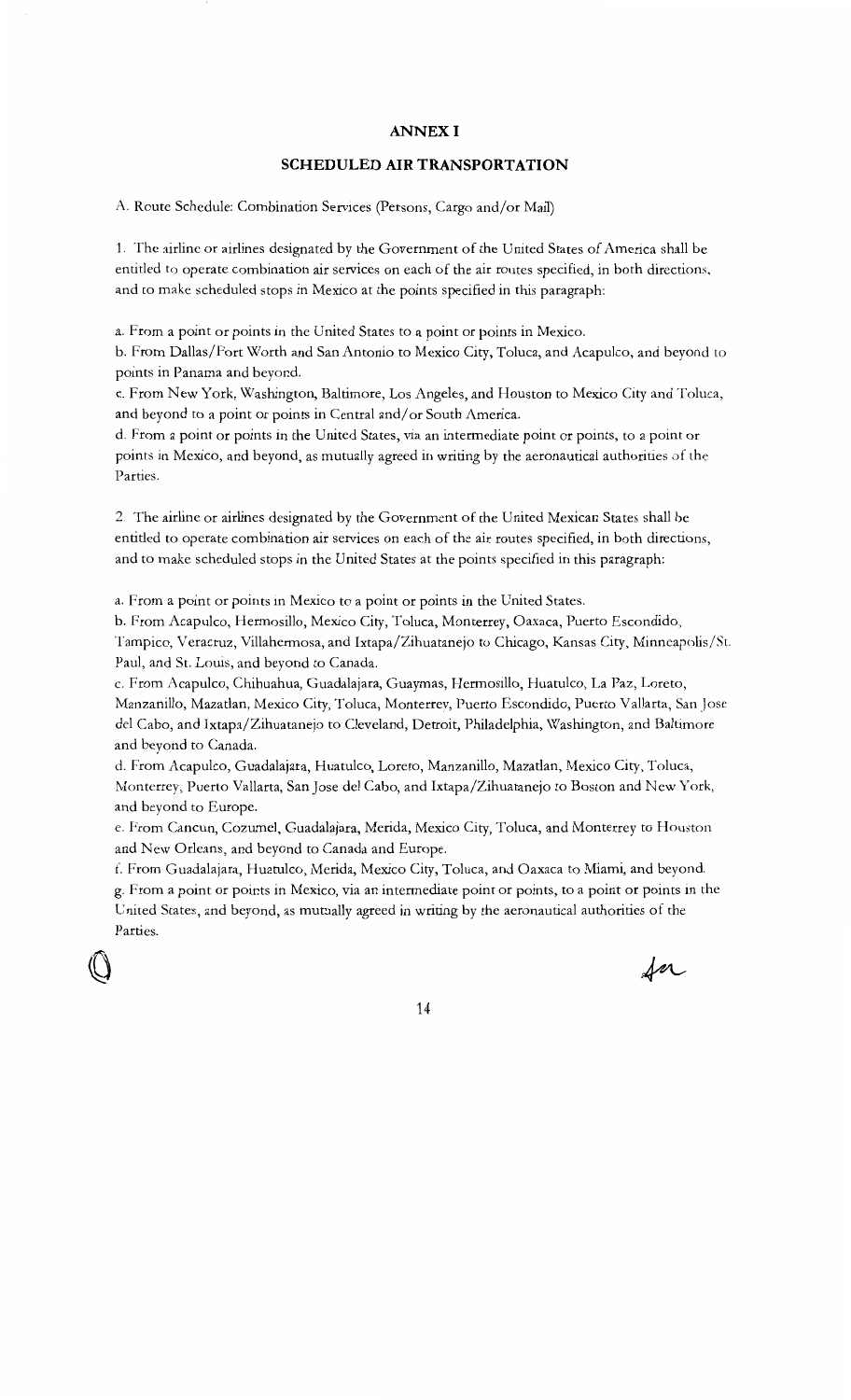3. Without limitation, airlines of each Party may enter into cooperative marketing arrangements with an airline or airlines of either Party, or of a third country, to provide scheduled combination services to intermediate points and to points behind or beyond the territory of either Party.

B. Route Schedule: All-Cargo Services (Cargo and/ or Mail)

1. The airline or airlines designated by the Government of the United States of America shall be entitled to operate all-cargo air services on each of the air routes specified, in both directions, and to make scheduled stops in Mexico at the points specified in this paragraph:

a. From a point or points in the United States, via an intermediate point or points, to a point or points in Mexico, and beyond.

b. From a point or points in Mexico to any point.

2. The airline or airlines designated by the Government of the United Mexican States shall be entitled to operate all-cargo air services on each of the air routes specified, in both directions, and to make scheduled stops in the United States at the points specified in this paragraph:

a. From a point or points in Mexico, via an intermediate point or points, to a point or points in the United States, and beyond.

b. From a point or points in the United States to any point.

3. Without limitation, airlines of each Party may enter into cooperative marketing arrangements with an airline or airlines of either Party, or of a third country, to provide scheduled all-cargo services to intermediate points and to points behind or beyond the territory of either Party.

C. Operational Flexibility for Combination and All-Cargo Services

1. For all services authorized under Paragraphs A and B of this Annex, each of the designated airlines is permitted, at its option, to:

a. operate flights in either or both directions;

b. combine different flight numbers within one aircraft operation;

c. serve behind, intermediate, and beyond points and points in the territories of the Parties in any combination and in any order;

d. omit stops at any point or points;

e. transfer traffic from any of its aircraft to any of its other aircraft at any point;

f. serve points behind any point in its territory with or without change of aircraft or flight number and hold out and advertise such services to the public as through services;

g. make stopovers at any points whether within or outside the territory of either Party;

h. carry transit traffic through the other Party's territory; and

i. combine traffic on the same aircraft regardless of where such traffic originates;

 $\frac{1}{2}$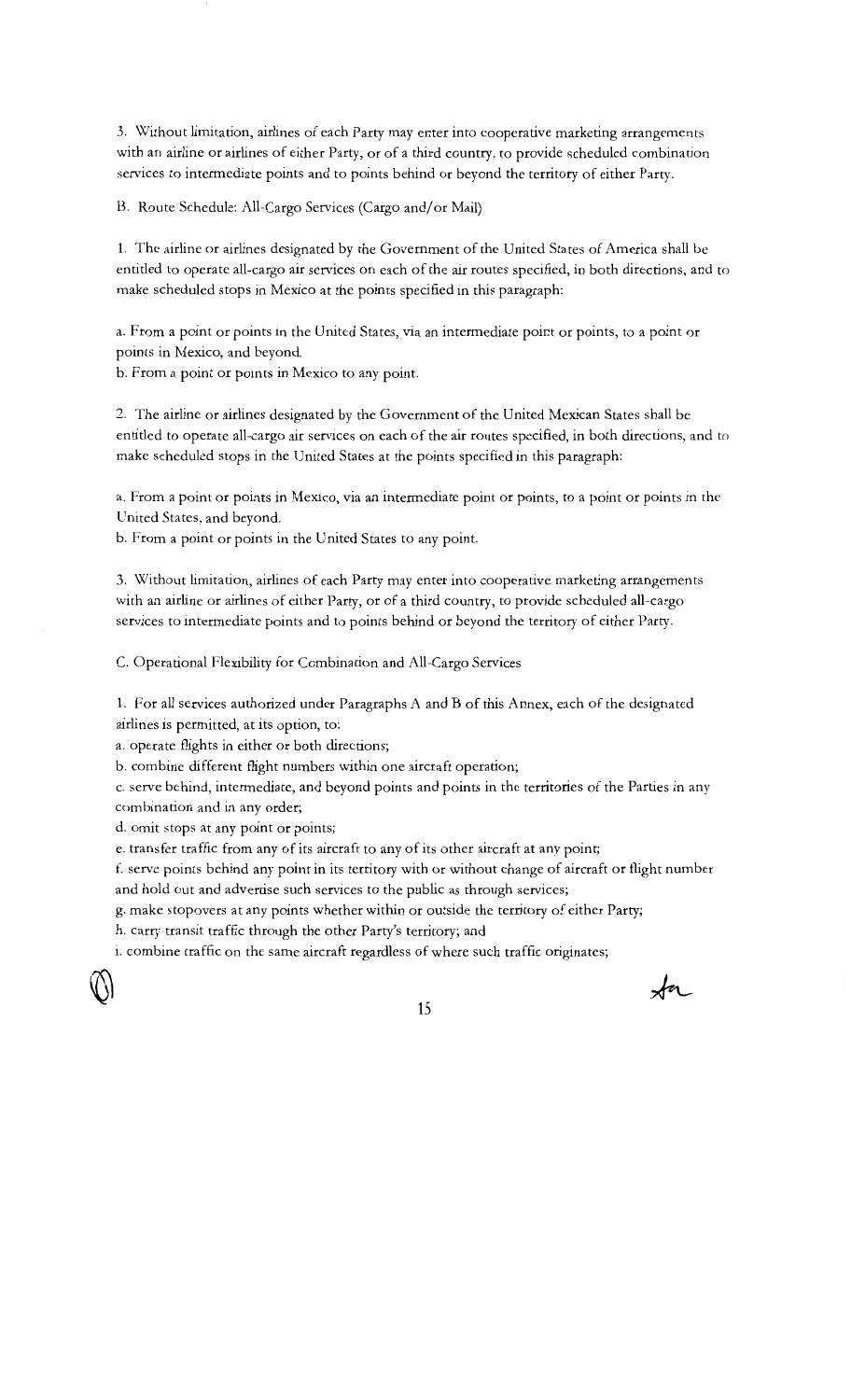without directional or geographic limitation and without loss of any right to carry traffic otherwise permissible under this Agreement; provided that, with the exception of all-cargo services, the transportation is part of a service that serves a point in the homeland of the airline.

2. Neither Party shall impose unilateral restrictions on an airline or airlines of the other Party with respect to capacity, frequencies, or type of aircraft employed in any service authorized in Paragraph A or B of this Annex.

3. Airlines of either Party designated to serve Baltimore may hold out, sell and provide services to Baltimore as services to Washington. Similarly, airlines of either Party designated to serve \X'ashington may hold out, sell and provide services to Washington as services to Baltimore.

4. Airlines of either Party designated to serve Cuernavaca, Toluca, Puebla, or Queretaro may hold out, sell and provide all-cargo services to or from Mexico City. Airlines of either Party designated to serve Toluca may hold out, sell and provide combination services to or from Mexico City. This subparagraph shall not be construed to authorize air services not otherwise authorized to or from Benito Juarez International Airport.

#### **ANNEX II**

#### **CHARTER AIR TRANSPORTATION**

#### Section 1

A. Airlines of each Party shall have the right to carry, in both directions, international charter traffic of passengers (and their accompanying baggage) and/ or cargo (including, but not limited to, freight forwarder, split, and combination (passenger/ cargo) charters):

1. For passenger and combination services,

a. between any point or points in the territory of a Party and any point or points in the territory of the other Party; and

b. from a point or points in the territory of a Party, via an intermediate point or points, to any point or points in territory of the other Party, and beyond, as mutually agreed in writing by the aeronautical authorities of the Parties, provided that such service constitutes part of a continuous operation, with or without a change of aircraft, that includes service to the homeland for the purpose of carrying local traffic between the homeland and the territory of the other Party.

2. For all-cargo services, between any point or points in the territory of a Party and any point or points in the territory of the other Party, and beyond, and between a point or points in the territory of the other Party and any point or points in a third country or countries.

 $\text{tr}$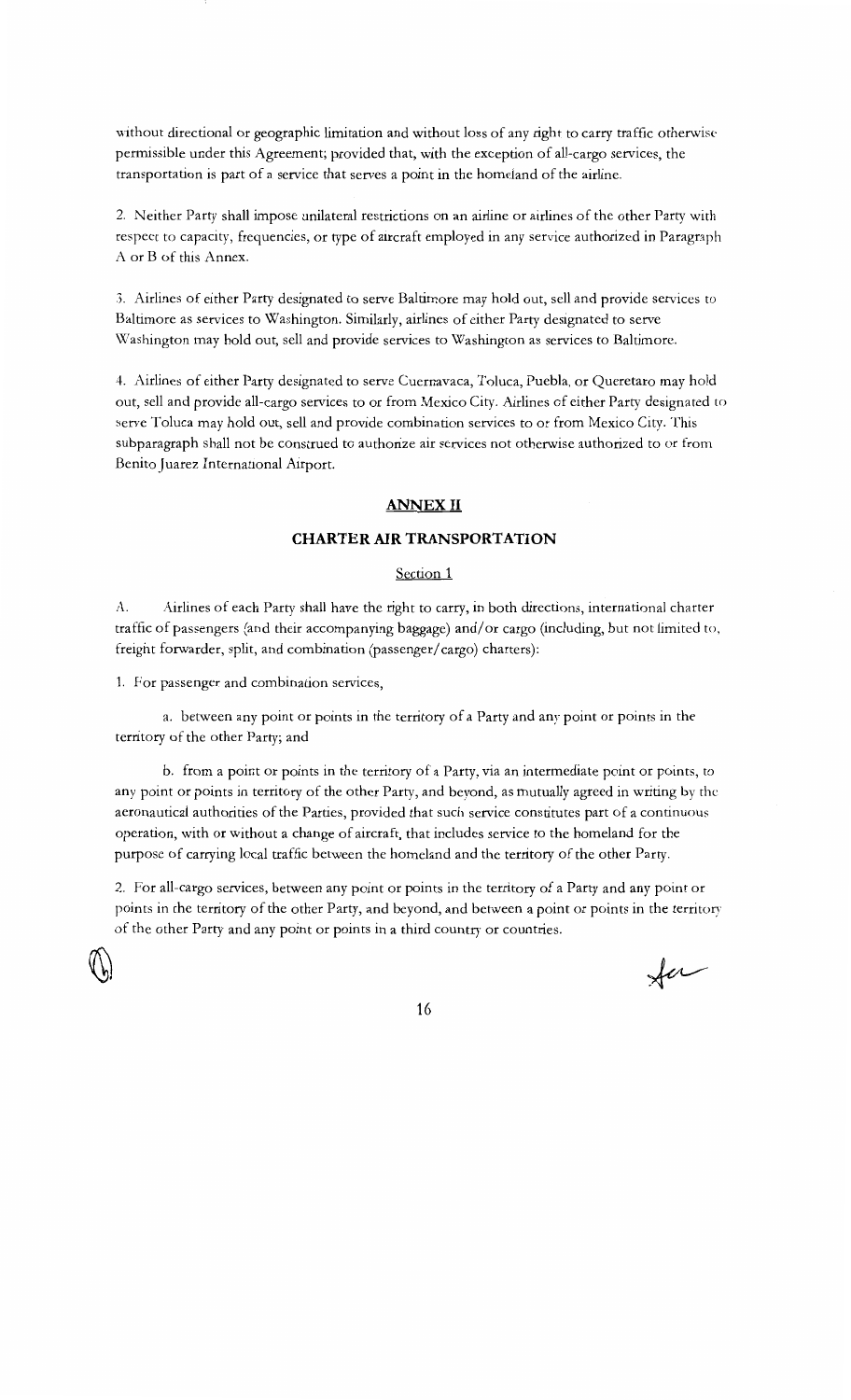B. For all services authorized under Paragraph A, in the performance of services covered by this Annex, airlines of each Party shall also have the right: (1) to make stopovers at any points whether within or outside of the territory of either Party; (2) to carry transit traffic through the other Party's territory; (3) to combine on the same aircraft traffic originating in one Party's territory, traffic originating in the other Party's territory, and traffic originating in third countries; and ( 4) to perform international air transportation without any limitation as to change, at any point on the route, in type or number of aircraft operated; provided that, except with respect to cargo charters, in the outbound direction, the transportation beyond such point is a continuation of the transportation from the territory of a Party and in the inbound direction, the transportation to the territory of a Party is a continuation of the transportation from beyond such point.

C. Each Party shall extend favorable consideration to applications by airlines of the other Party to carry traffic not covered by this Annex on the basis of comity and reciprocity.

#### Section 2

A. Either Party may require an airline of either Party performing international charter air transportation originating in the territory of either Party, whether on a one-way or round-trip basis, to comply with the administrative procedures applicable to charter operations in the country of origin of the operation, provided that such procedures do not limit the rights provided for in section 1 of this Annex. In the application of such administrative procedures, the Parties will grant to airlines treatment no less favorable than that given to its own airlines or airlines of other countries that provide similar international service.

B. However, nothing contained in the above paragraph shall limit the rights of either Party to require airlines to adhere to requirements relating to the protection of passenger funds and passenger cancellation and refund rights.

#### Section 3

Except with respect to the consumer protection rules referred to in the preceding paragraph, neither Party shall require an airline of the other Party, in respect of the carriage of traffic from the territory of that other Party or, in the case of cargo services, of a third country on a one-way or round-trip basis, to submit more than a declaration of conformity with the applicable laws, regulations and rules referred to under section 2 of this Annex or of a waiver of these laws, regulations, or rules granted by the applicable aeronautical authorities.

In